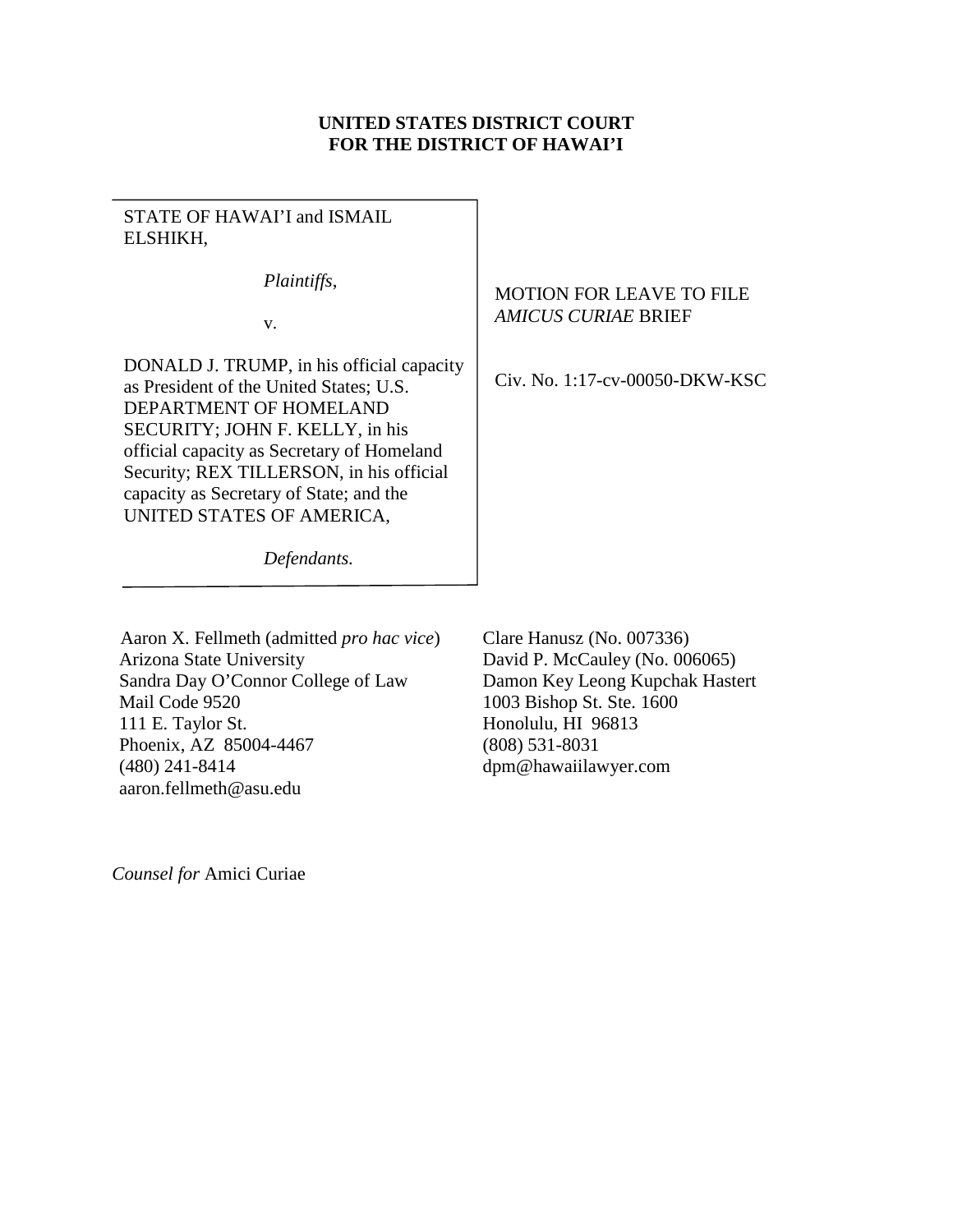# **MOTION FOR LEAVE TO FILE** *AMICUS CURIAE* **BRIEF ON BEHALF OF INTERNATIONAL LAW SCHOLARS AND NONGOVERNMENTAL ORGANIZATIONS**

Counsel for *amici curiae* international law scholars and nongovernmental organizations hereby move this Court for an order allowing it to file the attached *amicus curiae* brief in support of Plaintiffs, the State of Hawai'i and Ismail Elshikh. In support of this motion, the movant states:

1. The international law scholars specializing in public international law and international human rights law whose views will be represented in the attached *amicus* brief are members of the International Human Rights Committee of the International Law Association, American Branch and the Human Rights Interest Group of the American Society of International  $Law<sup>1</sup>$  $Law<sup>1</sup>$  $Law<sup>1</sup>$ , as well as university professors and practicing lawyers with expertise in these subjects. The nongovernmental organizations whose views are represented in this brief have expertise in civil rights law, immigration law, or international human rights law. The individuals and organizations comprising the *amici* are annexed to the attached brief.

2. Movants submit this brief to vindicate the public interest in ensuring a proper understanding and application of the international human rights law relevant to this case. Many of the *amici* are additionally human rights advocates and have a professional interest in ensuring an informed interpretation of international human rights law in our domestic jurisprudence. International law is a field of great complexity, in which *amici* have unique expertise.

<span id="page-1-0"></span> $1$  This brief represents the opinion of the Committee and Interest Group members, but not necessarily that of the American Society of International Law, the International Law Association ("ILA"), or the ILA American Branch.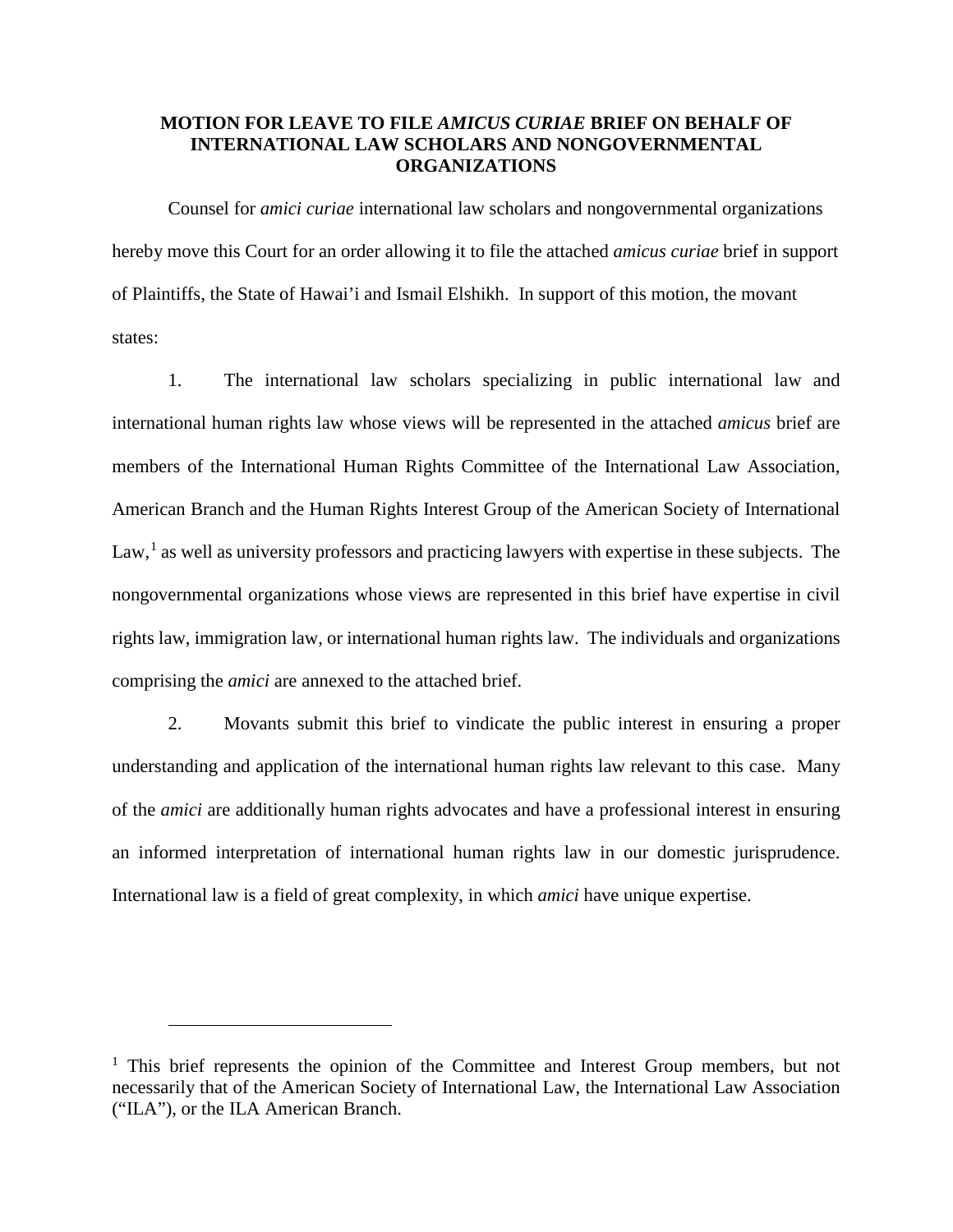3. The Executive Order of March 6, 2017, threatens *amici*'s ability to perform their functions as international lawyers and international human rights advocates by putting the United States in violation of its international human rights law obligations.

4. Plaintiffs have consented to the filing of this brief, and defendants have stated that they take no position regarding it.

5. For the foregoing reasons, we respectfully request the Court's permission to file the *amicus* brief attached hereto. In the alternative, we request a pre-motion conference with the Court for leave to file such a brief.

Respectfully submitted, Dated: Mar. 11, 2017

\_\_\_\_\_\_\_\_\_\_\_\_\_\_\_\_\_\_\_\_\_\_\_\_\_\_\_\_\_\_\_\_

Aaron X. Fellmeth (admitted *pro hac vice*) Arizona State University Sandra Day O'Connor College of Law Mail Code 9520 111 E. Taylor St. Phoenix, AZ 85004-4467 (480) 241-8414 aaron.fellmeth@asu.edu

\_\_\_*/s/ Clare Hanusz*\_\_\_\_\_\_\_\_\_\_\_\_\_\_\_\_\_

Clare Hanusz (No. 007336) Damon Key Leong Kupchak Hastert 1003 Bishop St. Ste. 1600 Honolulu, HI 96813 (808) 531-8031 cmh@hawaiilawyer.com

*Counsel for* Amici Curiae

\_\_/*s/ David P. McCauley*\_\_\_\_\_\_\_\_\_\_\_\_\_\_

David P. McCauley (No. 006065) Damon Key Leong Kupchak Hastert 1003 Bishop St. Ste. 1600 Honolulu, HI 96813 (808) 531-8031 dpm@hawaiilawyer.com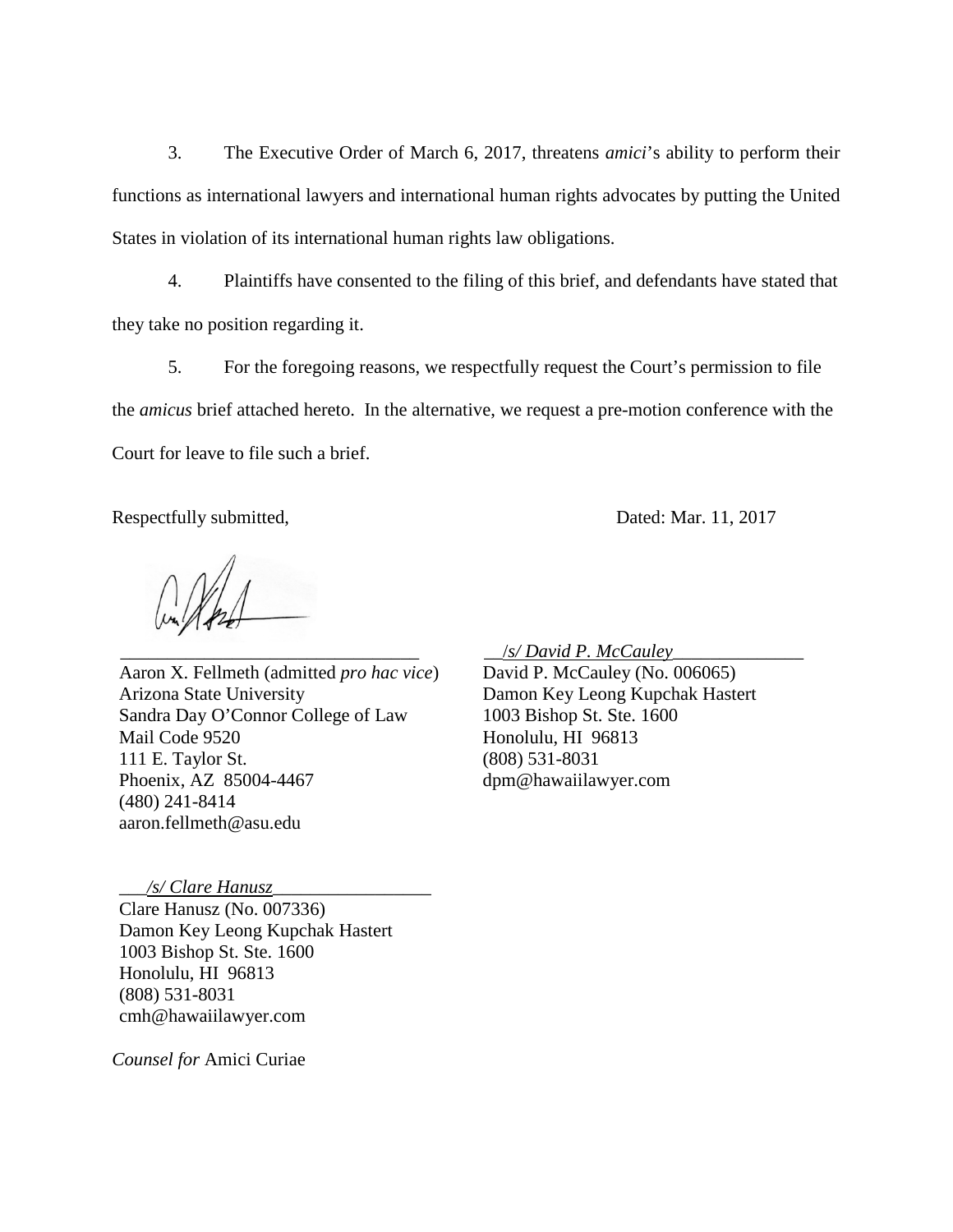#### **No. 1:17-cv-00050-DKW-KSC**

# **IN THE UNITED STATES DISTRICT COURT FOR THE DISTRICT OF HAWAI'I**

#### STATE OF HAWAI'I, et al., *Plaintiffs*,

v.

DONALD TRUMP, President of the United States, et al., *Defendants*.

# **BRIEF OF INTERNATIONAL LAW SCHOLARS AND NONGOVERNMENTAL ORGANIZATIONS AS** *AMICI CURIAE* **IN SUPPORT OF PLAINTIFFS**

AARON X. FELLMETH (*pro hac vice*) Arizona State University, Sandra Day O'Connor College of Law Mail Code 9520 111 E. Taylor St. Phoenix, AZ 85004-4467 (480) 241-8414 aaron.fellmeth@asu.edu

CLARE M. HANUSZ (No. 007336) DAVID P. MCCAULEY (No. 006065) Damon Key Leong Kupchak Hastert 1003 Bishop St. Ste. 1600 Honolulu, HI 96813 (808) 531-8031 cnh@hawaiilawyer.com

*Counsel for* Amici Curiae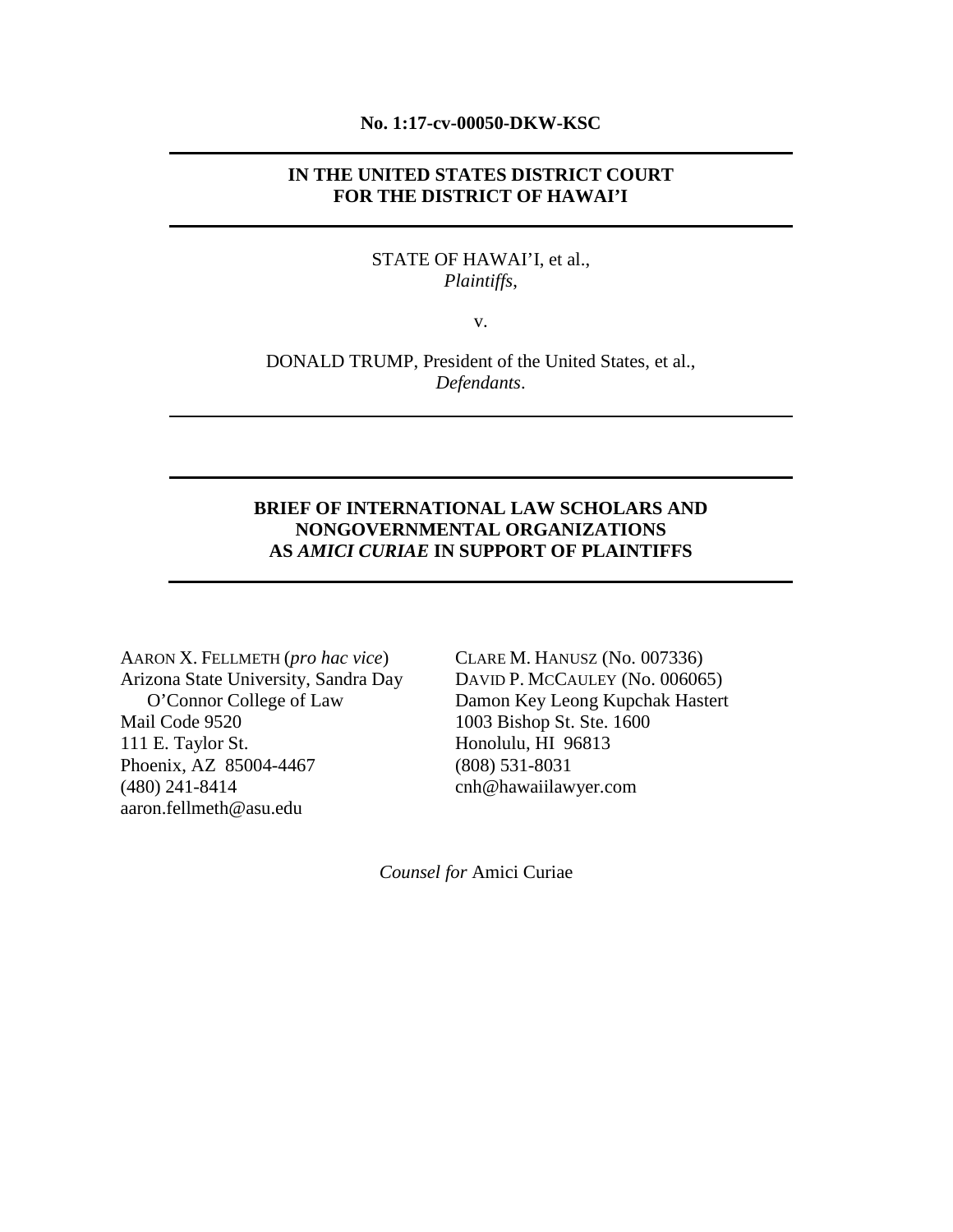#### CORPORATE DISCLOSURE STATEMENT

Pursuant to Federal Rule of Appellate Procedure 26.1, *amici curiae* state the following:

- (1) They have no parent corporations; and
- (2) There are no publicly held corporations that own 10% or more of their stock.

#### CONSENT OF THE PARTIES

Counsel for the State of Hawai'i and Ismail Elshikh have consented to the filing of this brief. Counsel for Defendants have stated that they take no position regarding the filing of the brief.

March 11, 2017

\_\_\_\_\_\_\_\_\_\_\_\_\_\_\_\_\_\_\_\_\_\_\_\_\_\_\_\_\_\_\_ Aaron X. Fellmeth (*pro hac vice*) Arizona State University, Sandra Day O'Connor College of Law Mail Code 9520 111 E. Taylor St. Phoenix, AZ 85004-4467 (480) 241-8414 aaron.fellmeth@asu.edu

*Counsel for* Amici Curiae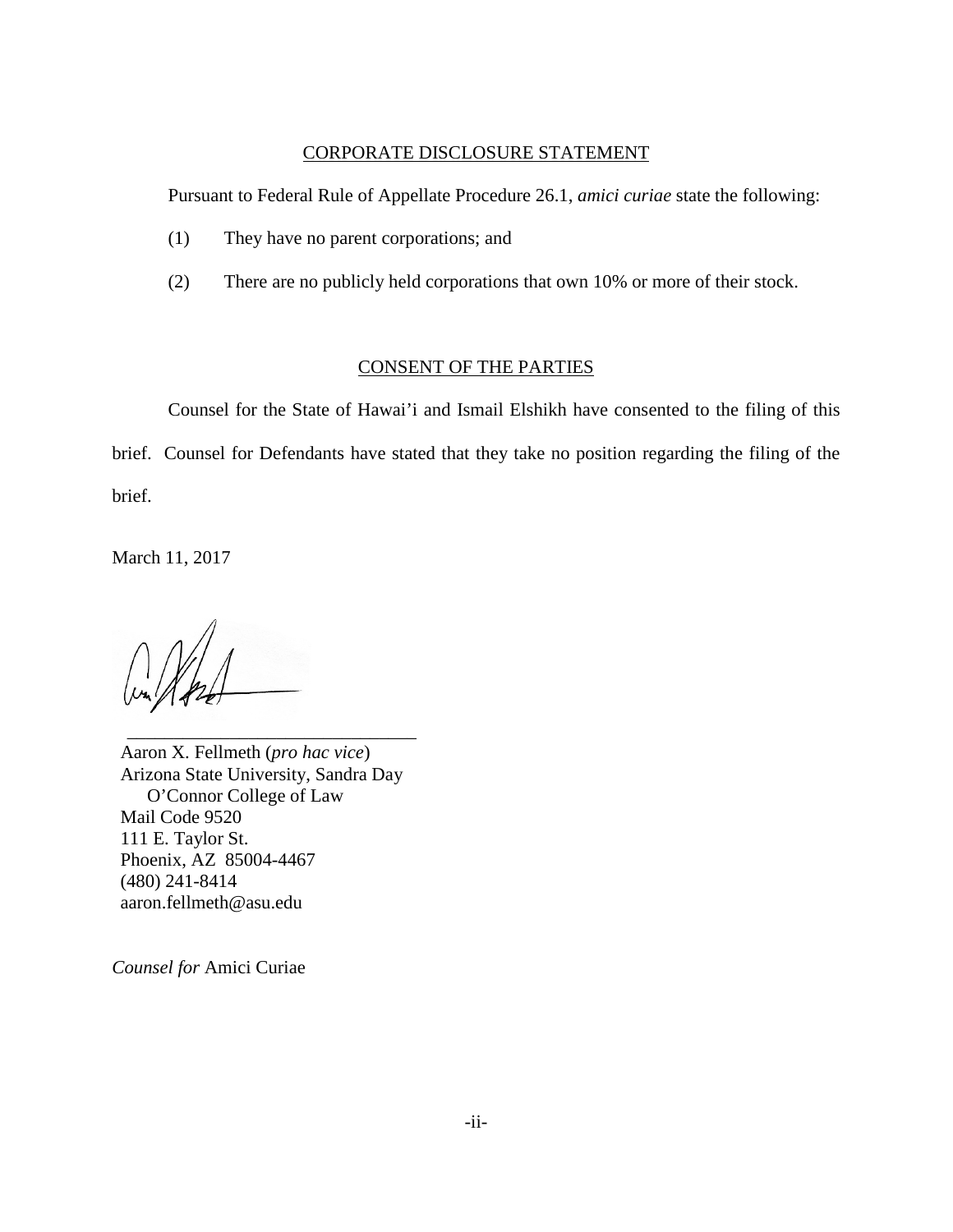# **TABLE OF CONTENTS**

| $\mathbf{I}$ . |                                                                                     |
|----------------|-------------------------------------------------------------------------------------|
| П.             |                                                                                     |
| Ш.             |                                                                                     |
|                | A. International Law Is Relevant to Assessing the Legality of the Executive Order 2 |
|                | B. International Law Regarding Discrimination on the Basis of Religion and          |
|                |                                                                                     |
|                | 2. The International Convention on the Elimination of All Forms of Racial           |
|                |                                                                                     |
| IV.            |                                                                                     |
|                |                                                                                     |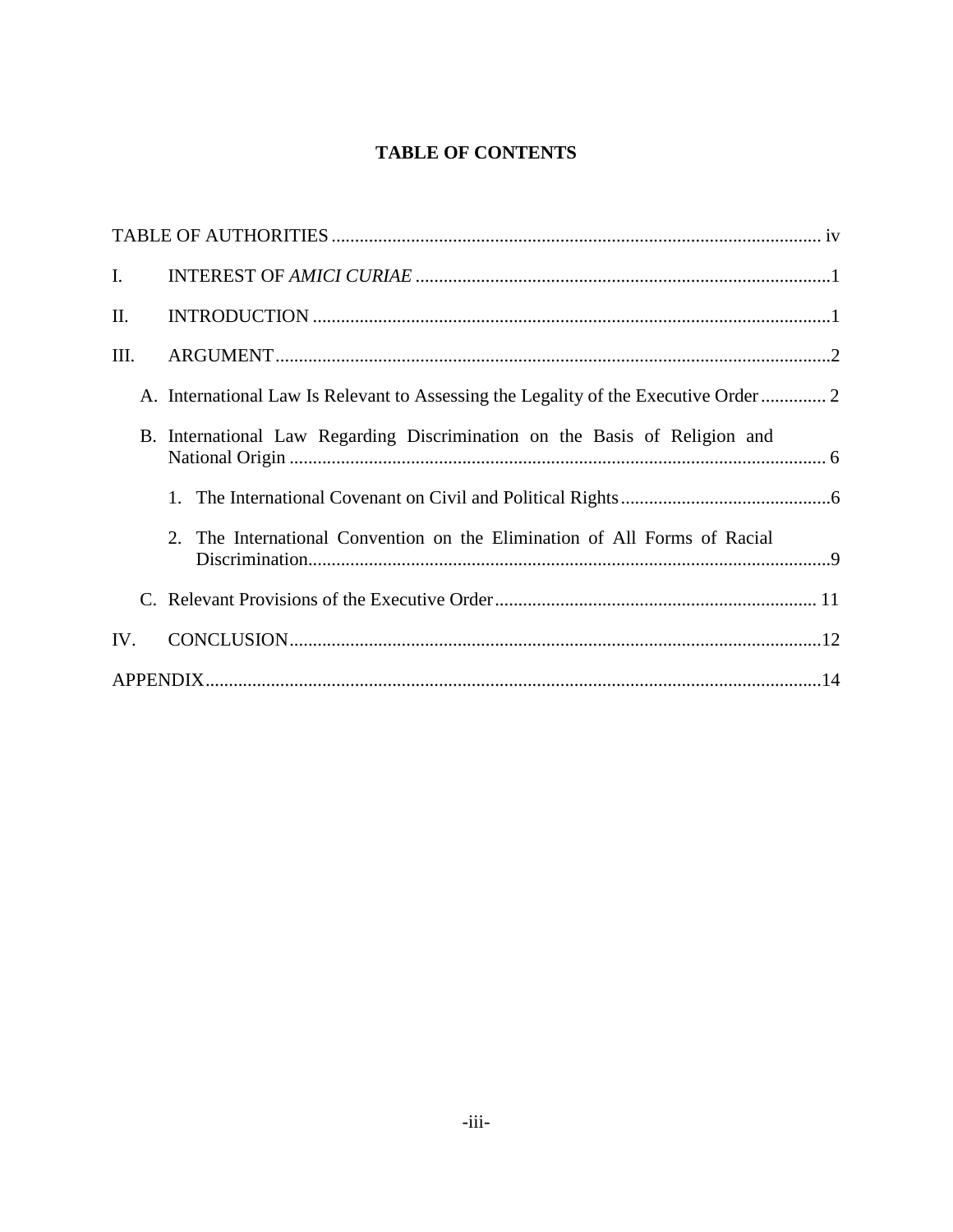#### **TABLE OF AUTHORITIES**

#### <span id="page-6-0"></span>**U.S. Cases Page**

#### **Constitution**

#### **Legislative History**

| Congressional Record, Volume 138: |  |
|-----------------------------------|--|
|                                   |  |
| Congressional Record, Volume 140: |  |
|                                   |  |
|                                   |  |

Convention Against Torture and Other Cruel, Inhuman, or Degrading Treatment or Punishment, 1990, Hearing Before the Comm. on Foreign Relations, U.S. Senate, 101st Cong. (1990), at 8.................................................................................................................................................[.3](#page-10-0)

Senate Comm. on Foreign Relations, Report on International Convention on the Elimination of All Forms of Racial Discrimination, S. Exec. Rep. No. 103-29, at 25 (1994) ........................[.3](#page-10-0)

#### **Executive Orders**

Executive Order 13780: Protecting the Nation from Foreign Terrorist Entry into the United States (Mar. 6, 2017), *at* https://www.whitehouse.gov/the-press-office/2017/03/06/executive-orderprotecting-nation-foreign-terrorist-entry-united-states.................................................... *passim*

# **Treaties**

| Convention Against Torture and Other Cruel, Inhuman or Degrading Treatment or Punishment,         |  |
|---------------------------------------------------------------------------------------------------|--|
|                                                                                                   |  |
| International Convention on the Elimination of All Forms of Racial Discrimination, Dec. 21, 1965, |  |
|                                                                                                   |  |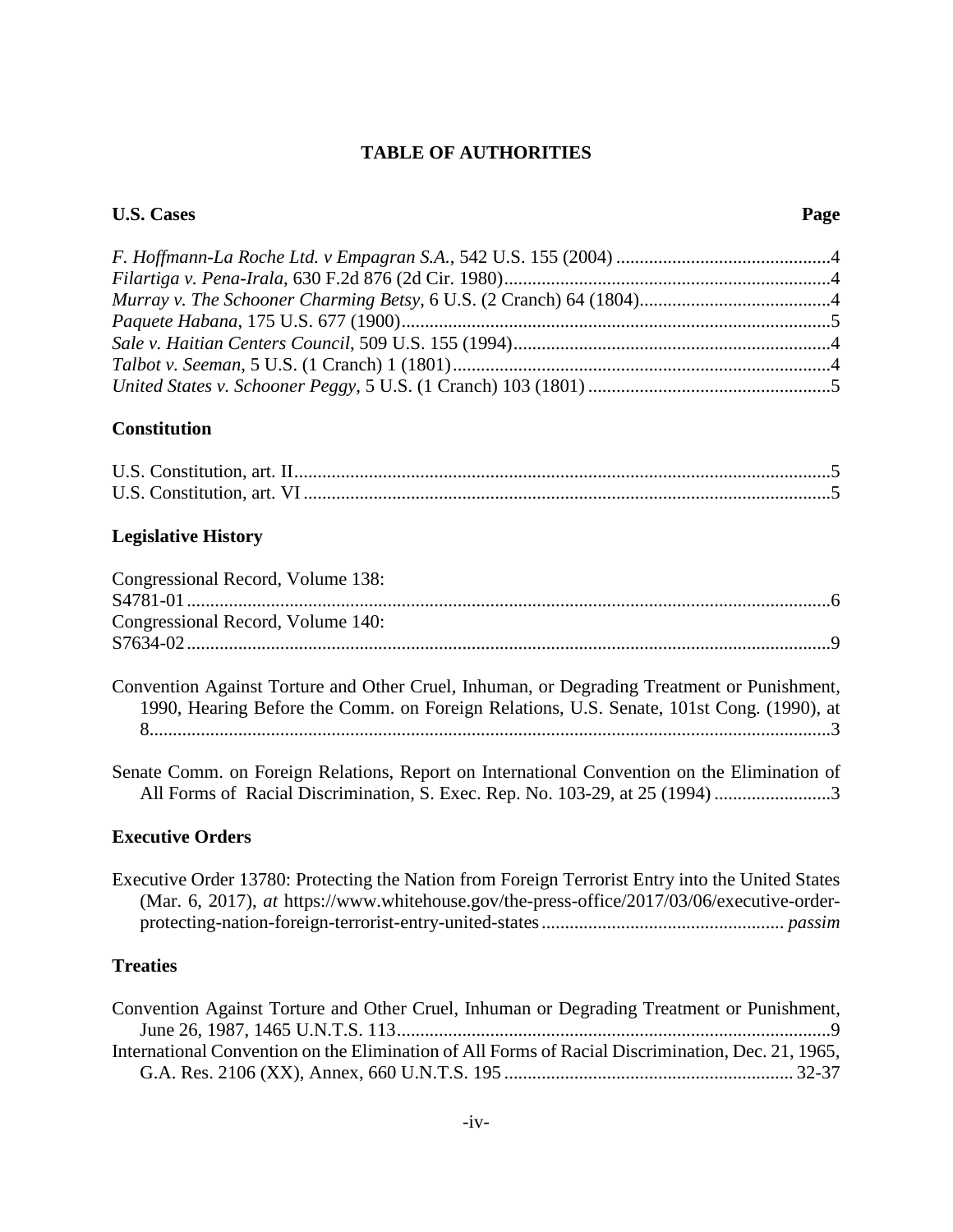International Covenant on Civil and Political Rights, Dec. 19, 1966, 999 U.N.T.S. 171 (1976)............................................................................................................................... *passim*

#### **International Declarations**

American Declaration of the Rights and Duties of Man, O.A.S. Res. XXX (1948), Basic Documents Pertaining to Human Rights in the Inter-American System, OEA/Ser.L/V/I.4 rev. 13, at 13 (2010).........................................................................................................................[.8](#page-15-0) Universal Declaration of Human Rights, G.A. Res. 217A(III), U.N. Doc. A/810 at 71 (1948) ....[.8](#page-15-0)

#### **Other International Materials**

| Committee on the Elimination of Racial Discrimination                                   |  |  |
|-----------------------------------------------------------------------------------------|--|--|
|                                                                                         |  |  |
| TBB-Turkish Union in Berlin/Brandeburg v. Germany, Commun. No. 48/2010 (Feb. 26, 2013), |  |  |
|                                                                                         |  |  |
|                                                                                         |  |  |
| Human Rights Committee                                                                  |  |  |
|                                                                                         |  |  |
|                                                                                         |  |  |
|                                                                                         |  |  |
|                                                                                         |  |  |
| State Reports—Convention Against Torture—United States of America, U.N. Doc.            |  |  |
|                                                                                         |  |  |
|                                                                                         |  |  |

# **Other Sources**

| AARON XAVIER FELLMETH, PARADIGMS OF INTERNATIONAL HUMAN RIGHTS LAW (2016)7                   |  |  |  |
|----------------------------------------------------------------------------------------------|--|--|--|
| Alexander Hamilton, Pacificus No. 1 (June 29, 1793), reprinted in 15 THE PAPERS OF ALEXANDER |  |  |  |
|                                                                                              |  |  |  |
| Hurst Hannum, The Status of the Universal Declaration of Human Rights in National and        |  |  |  |
|                                                                                              |  |  |  |
|                                                                                              |  |  |  |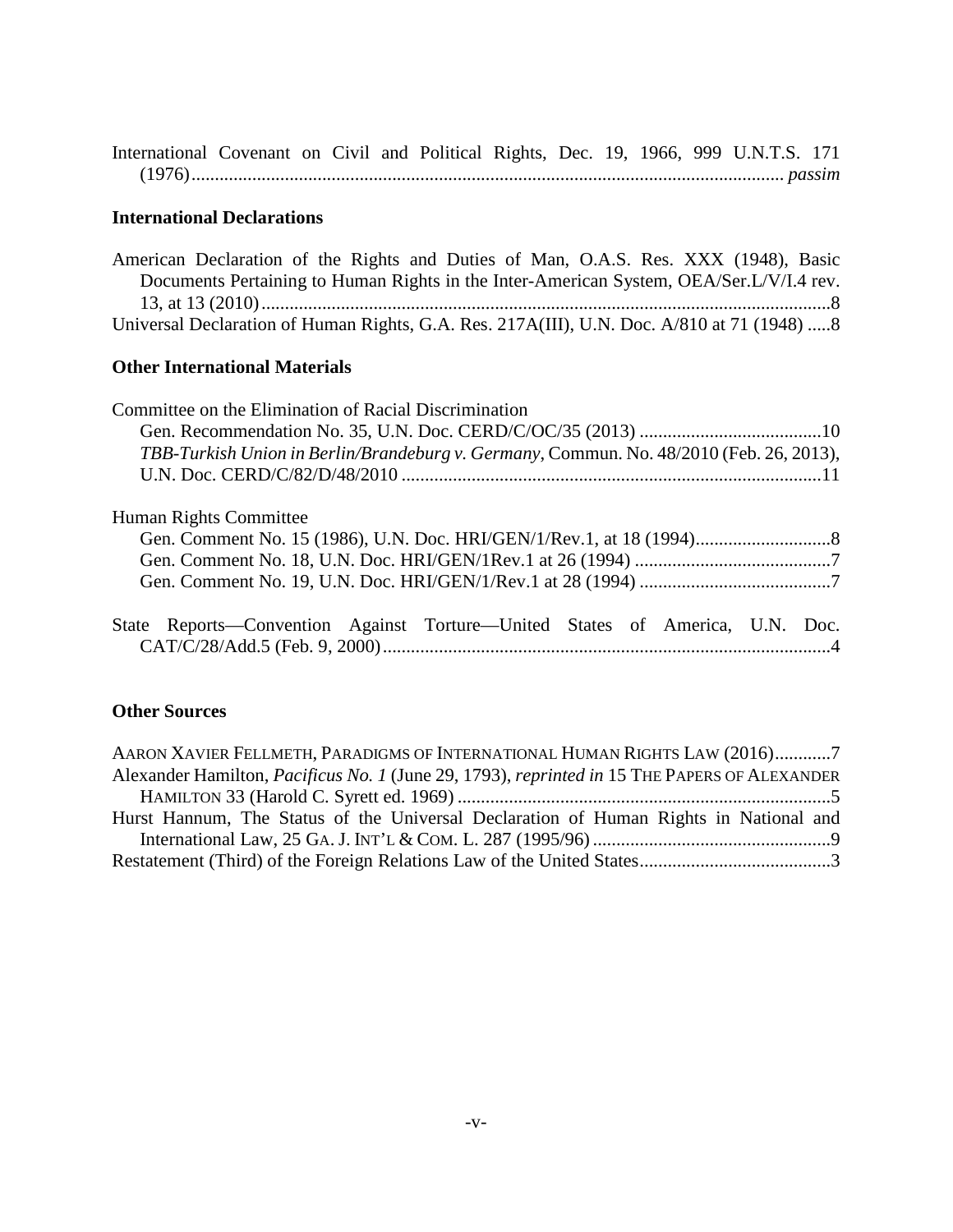#### **I. INTEREST OF** *AMICI CURIAE***[2](#page-8-2)**

<span id="page-8-0"></span>The individual *amici* whose views are presented here are international law scholars specializing in public international law and international human rights law. They include members of the International Human Rights Committee of the International Law Association, American Branch, and the Human Rights Interest Group of the American Society of International Law,<sup>[3](#page-8-3)</sup> as well as university professors and practicing lawyers with expertise in these subjects. *Amici* also include nongovernmental organizations with expertise in civil rights law, immigration law, or international human rights law. *Amici* submit this brief to vindicate the public interest in ensuring a proper understanding and application of the international human rights law relevant to this case. The nongovernmental organizations and individual scholars are listed in the Appendix.

#### **II. INTRODUCTION**

<span id="page-8-1"></span>The purpose of this brief is to bring to the Court's attention U.S. treaty provisions and customary international law principles that bear on the legality of the Executive Order 13780 of March 6, 2017 ("EO"), which replaces the now-rescinded EO 13769, dated January 27, 2017.

International law, which includes treaties ratified by the United States as well as customary international law, is part of U.S. law and must be faithfully executed by the President and enforced

<span id="page-8-2"></span> $2$ No counsel for a party has authored this brief in whole or in part, and no party or counsel for a party has made a monetary contribution intended to fund the preparation or submission of the brief. No person other than amici curiae or its counsel has made a monetary contribution to the preparation or submission of this brief. Fed. R. App. P. 29(a)(4)(E).

<span id="page-8-3"></span><sup>&</sup>lt;sup>3</sup> This brief represents the opinion of the Committee and Interest Group members, not that of the American Society of International Law, International Law Association, or ILA American Branch.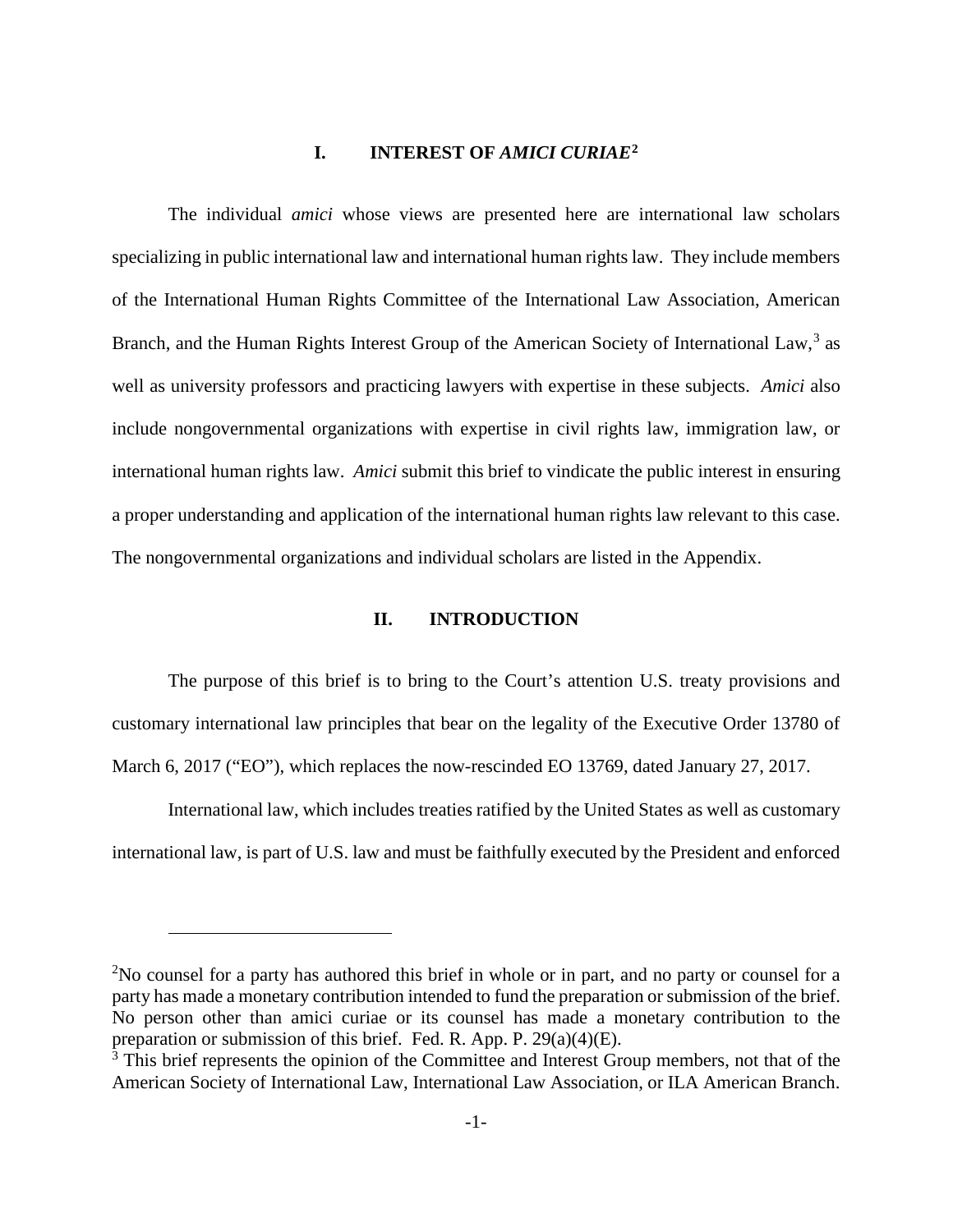by U.S. courts except when clearly inconsistent with the U.S. Constitution or subsequent acts of Congress. The United States is a party to and bound by several international human rights treaties relevant to the subject matter of EO. In assessing the legality of the EO, the Court should be cognizant of those treaty obligations, and of customary international law, which should influence constructions of the U.S. Constitution and statutes that prohibit discrimination based on religion or national origin.

In addition, the Immigration and Nationality Act and other statutes must be read in harmony with these international legal obligations pursuant to the Supremacy Clause of the Constitution and long established principles of statutory construction requiring acts of Congress to be interpreted in a manner consistent with international law, whenever such a construction is reasonably possible. In this case, the international law obligations described below reinforce interpretations of those statutes forbidding discrimination of the type threatened by Sections 2 and 11 of the EO.

#### **III. ARGUMENT**

#### <span id="page-9-1"></span><span id="page-9-0"></span>**A. International Law Is Relevant to Assessing the Legality of the Executive Order**

International law is relevant to this case because the U.S. Constitution makes treaties part of U.S. law. Customary international law is also part of U.S. law and is enforceable by U.S. courts. Under the Supremacy Clause of the Constitution, "treaties made ... under the authority of the United States, shall be the supreme law of the land, and judges of every state shall be bound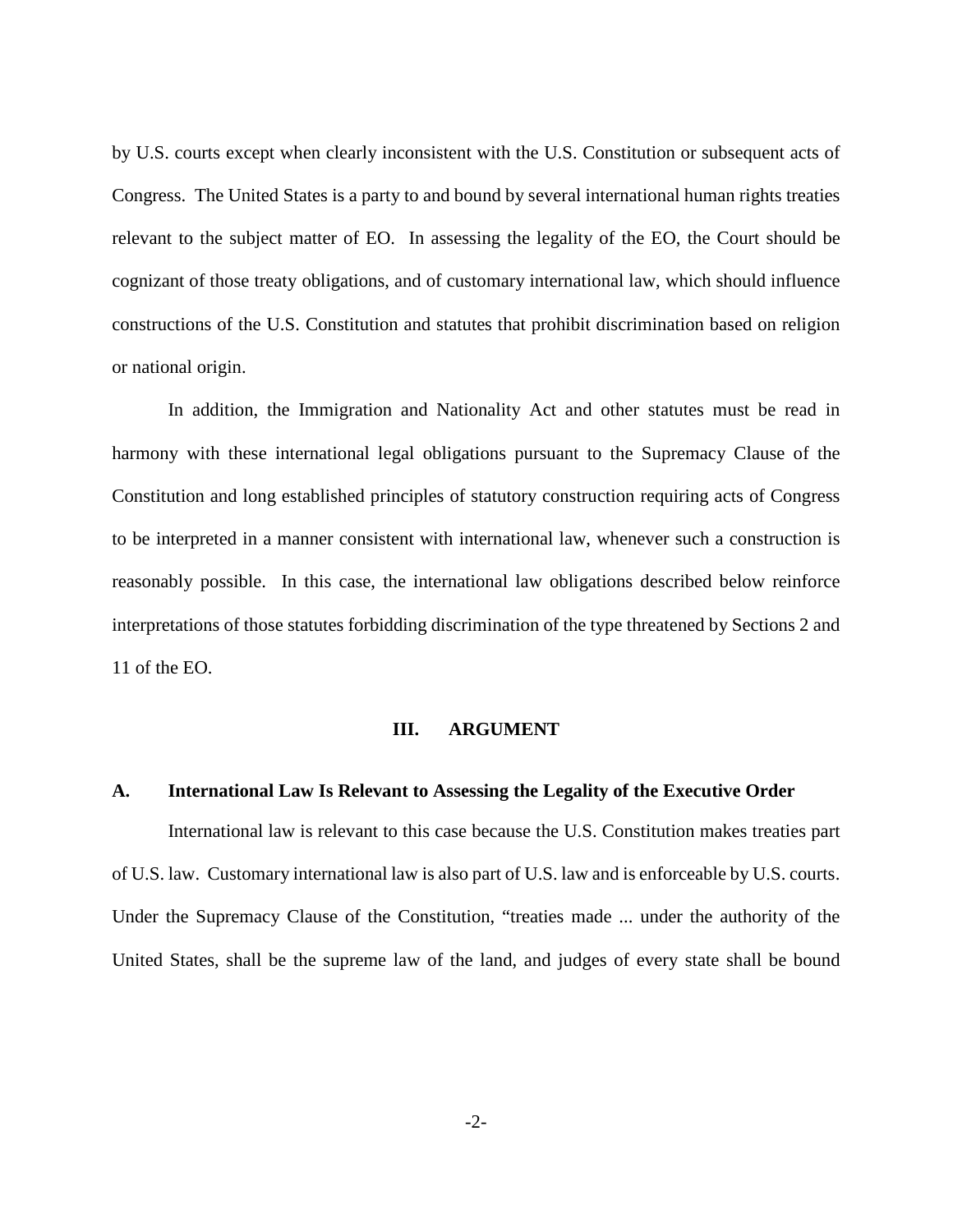<span id="page-10-9"></span>thereby."[4](#page-10-3) Although the Constitution does not require legislation prior to treaties taking legal effect, the Supreme Court distinguishes between self-executing and non-self-executing treaties.<sup>[5](#page-10-4)</sup> The Senate or the President have declared that the relevant human rights treaties to which the United States is a party are non-self-executing. [6](#page-10-5) Nevertheless, by ratifying those treaties, the United States bound itself to provide judicial or other remedies for violations of treaty obligations.<sup>[7](#page-10-6)</sup> Thus, even if the treaty provisions themselves were not directly enforceable in U.S. courts, the rights they grant should be protected by courts through their interpretation of constitutional provisions and statutes addressing the same or similar subject matter.

This is consistent with the positions taken by both the Executive Branch and Congress in those cases in which Congress has not passed implementing legislation.<sup>[8](#page-10-7)</sup> When submitting human rights treaties to the Senate for its advice and consent, both Presidents George H.W. Bush and William Clinton assured the Senate that the United States could and would fulfill its treaty commitments by applying existing federal constitutional and statutory law.<sup>[9](#page-10-8)</sup> Courts generally

<span id="page-10-3"></span><span id="page-10-1"></span> $4$  U.S. Const. art. VI, cl. 2.

<span id="page-10-4"></span><span id="page-10-2"></span><sup>5</sup> *See* Restatement (Third) of Foreign Relations Law § 111(3)-(4) (1987).

<span id="page-10-5"></span><sup>6</sup> *See, e.g.*, 138 Cong. Rec. S4781-01 (daily ed. Apr. 2, 1992) (International Covenant on Civil and Political Rights); Sen. Exec. Rpt. 101-30, Resolution of Advice and Consent to Ratification (1990), at II(2) (Convention Against Torture).

<span id="page-10-6"></span><sup>7</sup> *See, e.g.*, International Covenant on Civil and Political Rights art. 2(2), Dec. 19, 1966, 999 U.N.T.S. 171 (1976) [hereinafter "CCPR"].

<span id="page-10-7"></span><sup>8</sup> *See, e.g.*, U.N. Doc. CAT/C/28/Add.5, paras. 58-60 ("Where domestic law already makes adequate provision for the requirements of the treaty and is sufficient to enable the United States to meet its international obligations, the United States does not generally believe it necessary to adopt implementing legislation.").

<span id="page-10-8"></span><span id="page-10-0"></span><sup>&</sup>lt;sup>9</sup> During Senate hearings on the Convention Against Torture and Other Cruel, Inhuman or Degrading Treatment or Punishment ("CAT"), June 26, 1987, 1465 U.N.T.S. 113, the State Department Legal Advisor told the Senate: "Any public official in the United States, at any level of government, who inflicts torture . . . would be subject to an effective system of control and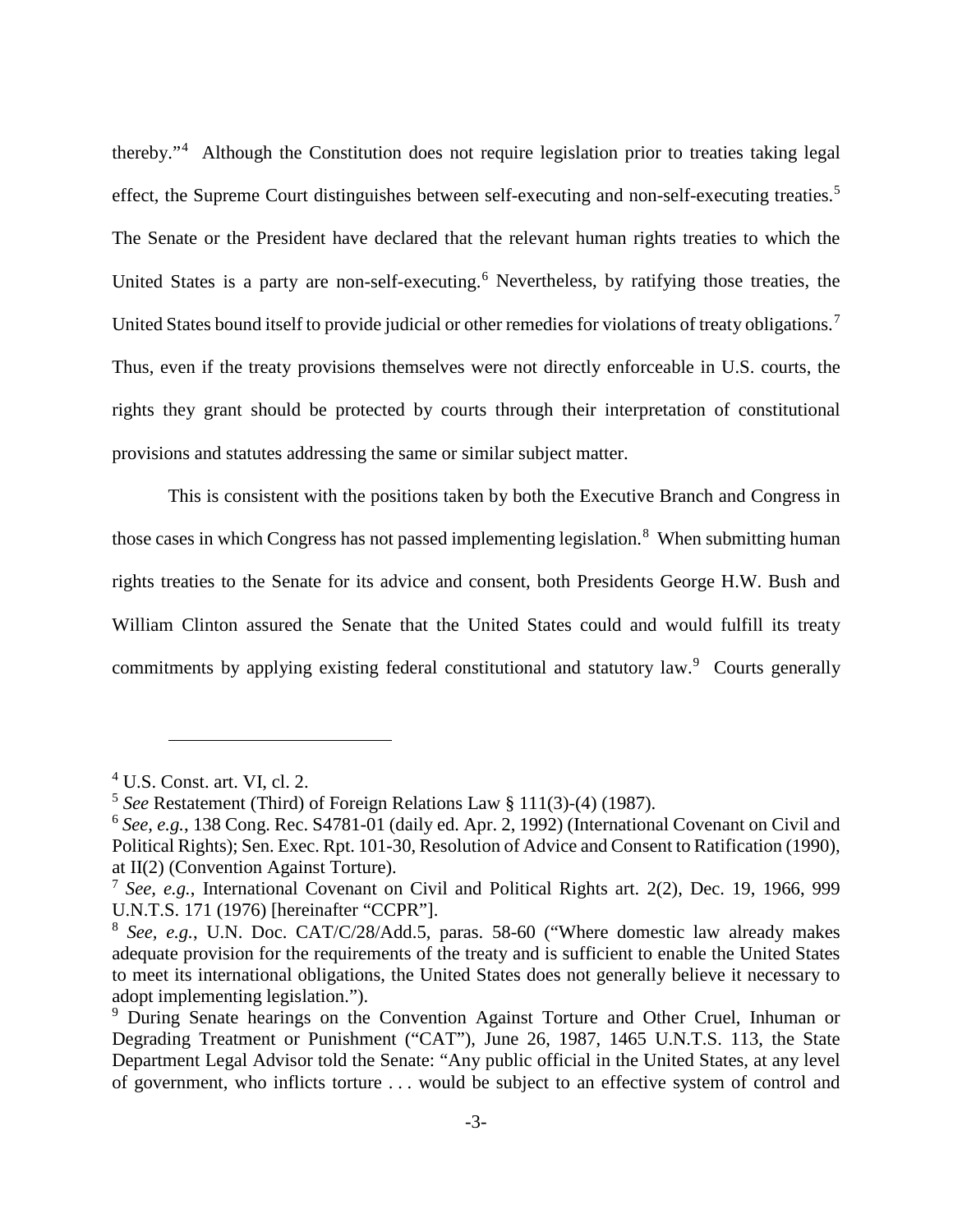construe federal constitutional and statutory law to be consistent with human rights treaties in part because the Senate has relied on such assurances as a basis for its consent to ratification.<sup>[10](#page-11-4)</sup> The United States acknowledged this principle in its comments to the U.N. Committee Against Torture: "Even where a treaty is 'non-self-executing,' courts may nonetheless take notice of the obligations of the United States thereunder in an appropriate case and may refer to the principles and objectives thereof, as well as to the stated policy reasons for ratification."<sup>11</sup> "Taking notice" of treaty obligations comports with a core principle of statutory construction announced by the Supreme Court in *Murray* v. *The Charming Betsy*: "an act of Congress ought never to be construed to violate the law of nations if any other possible construction remains."[12](#page-11-6) That doctrine has been consistently and recently reaffirmed by the Supreme Court.<sup>[13](#page-11-7)</sup>

Moreover, in *Filartiga v. Pena-Irala*, the U.S. Court of Appeals for the Second Circuit observed that a treaty that is not self-executing may provide evidence of customary international law.<sup>[14](#page-11-8)</sup> Customary international law must be enforced in U.S. courts even in the absence of

punishment in the U.S. legal system." Hearing Before the Comm. on Foreign Relations, U.S. Senate, 101st Cong. (1990), at 8.

Similarly, with respect to the International Convention on the Elimination of All Forms of Racial Discrimination ("CERD"), Dec. 21, 1965, G.A. Res. 2106 (XX), Annex, 660 U.N.T.S. 195, the Clinton Administration told the Senate: "As was the case with the prior treaties, existing U.S. law provides extensive protections and remedies sufficient to satisfy the requirements of the present Convention." Senate Comm. on Foreign Relations, Report on International Convention on the Elimination of All Forms of Racial Discrimination, S. Exec. Rep. No. 103-29, at 25-26 (1994). <sup>10</sup> *See, e.g.*, Immigration & Naturalization Serv. v. Stevic, 467 U.S. 407, 426 (1984).

<span id="page-11-5"></span><span id="page-11-4"></span><span id="page-11-3"></span><sup>&</sup>lt;sup>11</sup> State Reports—Convention Against Torture—U.S.A., U.N. Doc. CAT/C/28/Add.5, para. 57 (Feb. 9, 2000), *citing* Sale v. Haitian Ctrs. Council, 509 U.S. 155 (1994).

<span id="page-11-6"></span><span id="page-11-2"></span><sup>12</sup> 6 U.S. (2 Cranch) 64, 118 (1804); *accord* Talbot v. Seeman, 5 U.S. (1 Cranch) 1, 43 (1801).

<span id="page-11-7"></span><span id="page-11-0"></span><sup>13</sup> *See, e.g.*, F. Hoffmann-La Roche Ltd. v Empagran S.A., 542 U.S. 155, 164 (2004).

<span id="page-11-8"></span><span id="page-11-1"></span><sup>14</sup> 630 F.2d 876, 882 n.9 (2d Cir. 1980).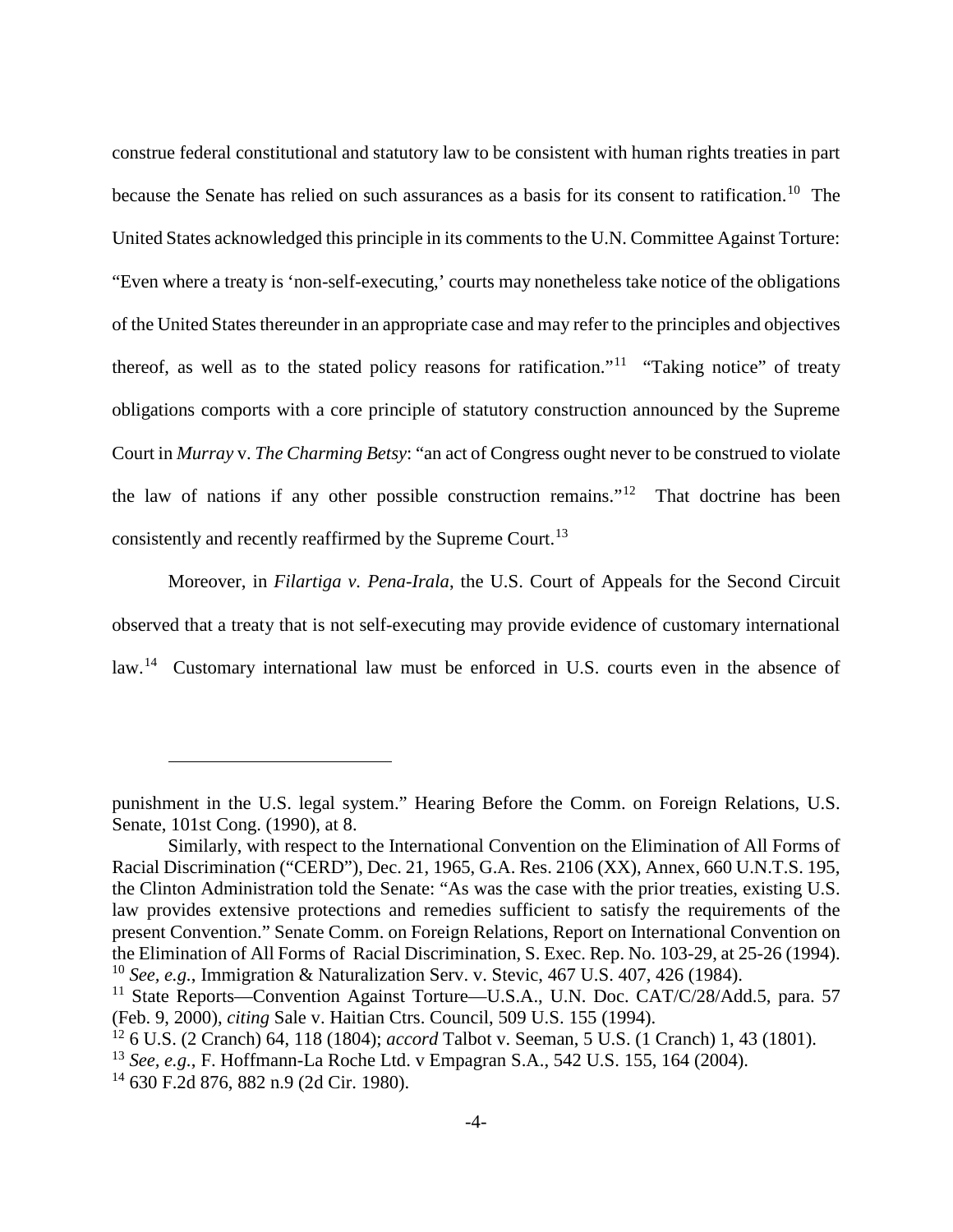implementing legislation, regardless of whether customary rules appear in a treaty. [15](#page-12-4) In *The Paquete Habana*, the Supreme Court held that customary international law "is part of our law" and directly enforceable in courts when no conflicting treaty, legislative act, or judicial decision controls.[16](#page-12-5) As discussed below, several human rights treaty rules applicable in this case are also customary international law.

The President is also obligated to respect international law pursuant to his constitutional duty faithfully to execute the law.<sup>[17](#page-12-6)</sup> Because Article VI of the Constitution makes treaties the supreme law of the land, the President is constitutionally required to comply with U.S. treaty obligations as well as with customary international law. This was the intent of the Framers.<sup>[18](#page-12-7)</sup> Courts therefore have a duty to restrain federal executive action that conflicts with a duly ratified treaty. As the Supreme Court wrote in ordering the President to restore a French merchant ship to its owner pursuant to a treaty obligation: "The constitution of the United States declares a treaty to be the supreme law of the land. Of consequence its obligation on the courts of the United States must be admitted."<sup>[19](#page-12-8)</sup>

Even if the President were not directly bound by international law, however, he is still obligated to comply with the Constitution itself and all applicable legislation enacted by Congress

<span id="page-12-4"></span><sup>&</sup>lt;sup>15</sup> Restatement (Third) of the Foreign Relations Law of the United States  $\S$  111(3).

<span id="page-12-5"></span><span id="page-12-0"></span><sup>16</sup> 175 U.S. 677, 700 (1900); *see also Filartiga*, 603 F.2d at 886 ("Appellees . . . advance the proposition that the law of nations forms a part of the laws of the United States only to the extent that Congress has acted to define it. This extravagant claim is amply refuted by the numerous decisions applying rules of international law uncodified by any act of Congress.").

<span id="page-12-6"></span><span id="page-12-2"></span> $17$  U.S. CONST. art. II, sec. 3.

<span id="page-12-7"></span><span id="page-12-3"></span><sup>18</sup> Alexander Hamilton, *Pacificus No. 1* (June 29, 1793), *reprinted in* 15 THE PAPERS OF ALEXANDER HAMILTON 33, 33-43 (Harold C. Syrett ed. 1969).

<span id="page-12-8"></span><span id="page-12-1"></span><sup>19</sup> United States v. The Schooner *Peggy*, 5 U.S. (1 Cranch) 103, 109 (1801).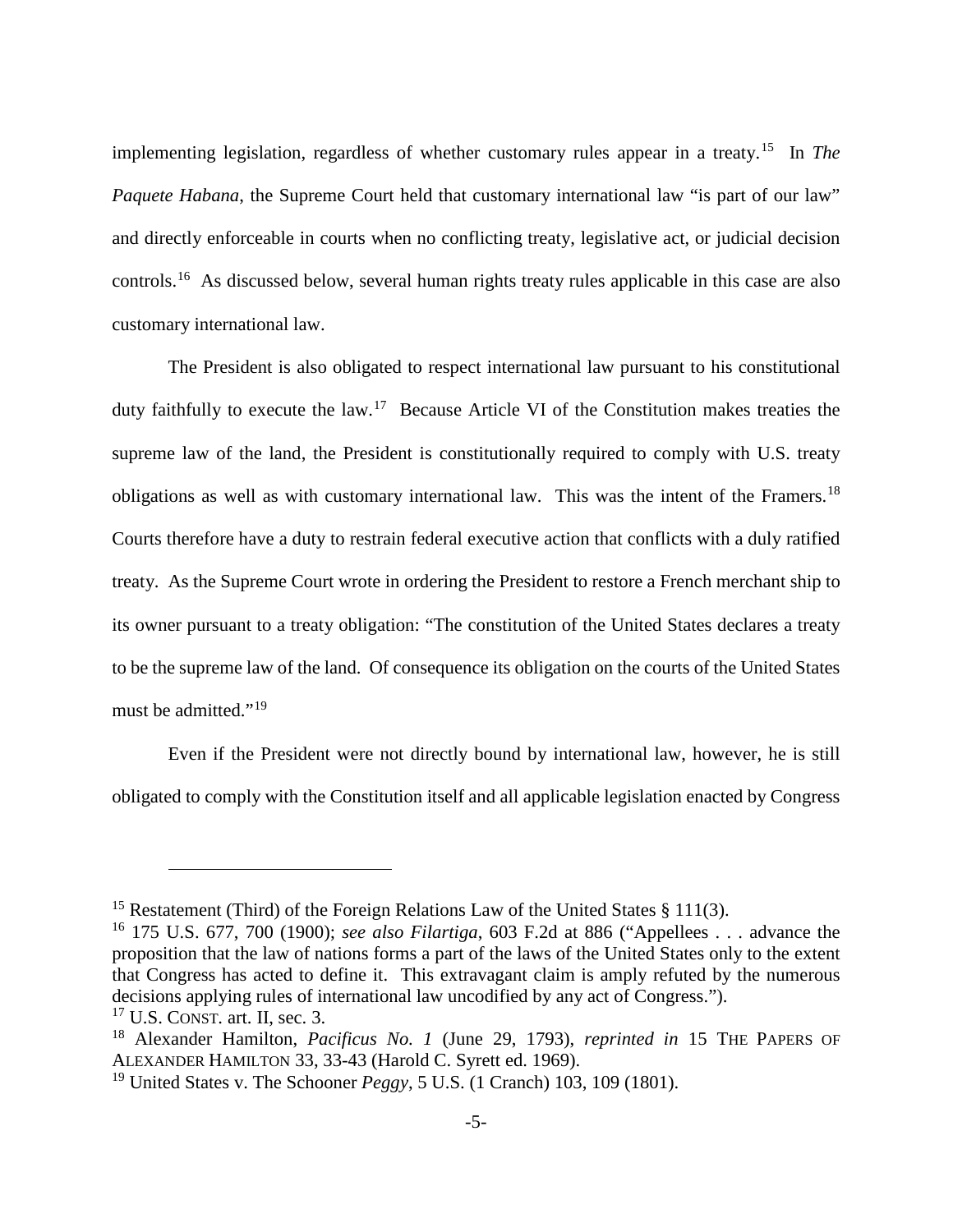within its authority, which (as noted) must be interpreted in a manner consistent with international

law whenever possible.

The following sections identify the treaties and customary international law relevant to the

legality of the EO.

# <span id="page-13-1"></span><span id="page-13-0"></span>**B. International Law Regarding Discrimination on the Basis of Religion and National Origin**

# **1. The International Covenant on Civil and Political Rights**

Discrimination based on religion or national origin is prohibited by the International

Covenant on Civil and Political Rights ("CCPR"). The United States ratified the CCPR in 1992.[20](#page-13-3)

Article 2 of the CCPR states in relevant part:

- 1. Each State Party to the present Covenant undertakes to respect and to ensure to all individuals within its territory and subject to its jurisdiction the rights recognized in the present Covenant, without distinction of any kind, such as race, ... religion, ... national or social origin, ... or other status. \* \* \*
- 3. Each State Party to the present Covenant undertakes:
- (*a*) To ensure that any person whose rights or freedoms as herein recognized are violated shall have an effective remedy, notwithstanding that the violation has been committed by persons acting in an official capacity;
- (*b*) To ensure that any person claiming such a remedy shall have his right thereto determined by competent judicial, administrative or legislative authorities, or by any other competent authority provided for by the legal system of the State, and to develop the possibilities of judicial remedy;
- (*c*) To ensure that the competent authorities shall enforce such remedies when granted.

The United Nations Human Rights Committee ("HRC") is charged by the CCPR to monitor

implementation by state parties and to issue guidance on its proper interpretation. The HRC

<span id="page-13-3"></span><span id="page-13-2"></span> $20$  138 Cong. Rec. S4781-01 (daily ed., Apr. 2, 1992).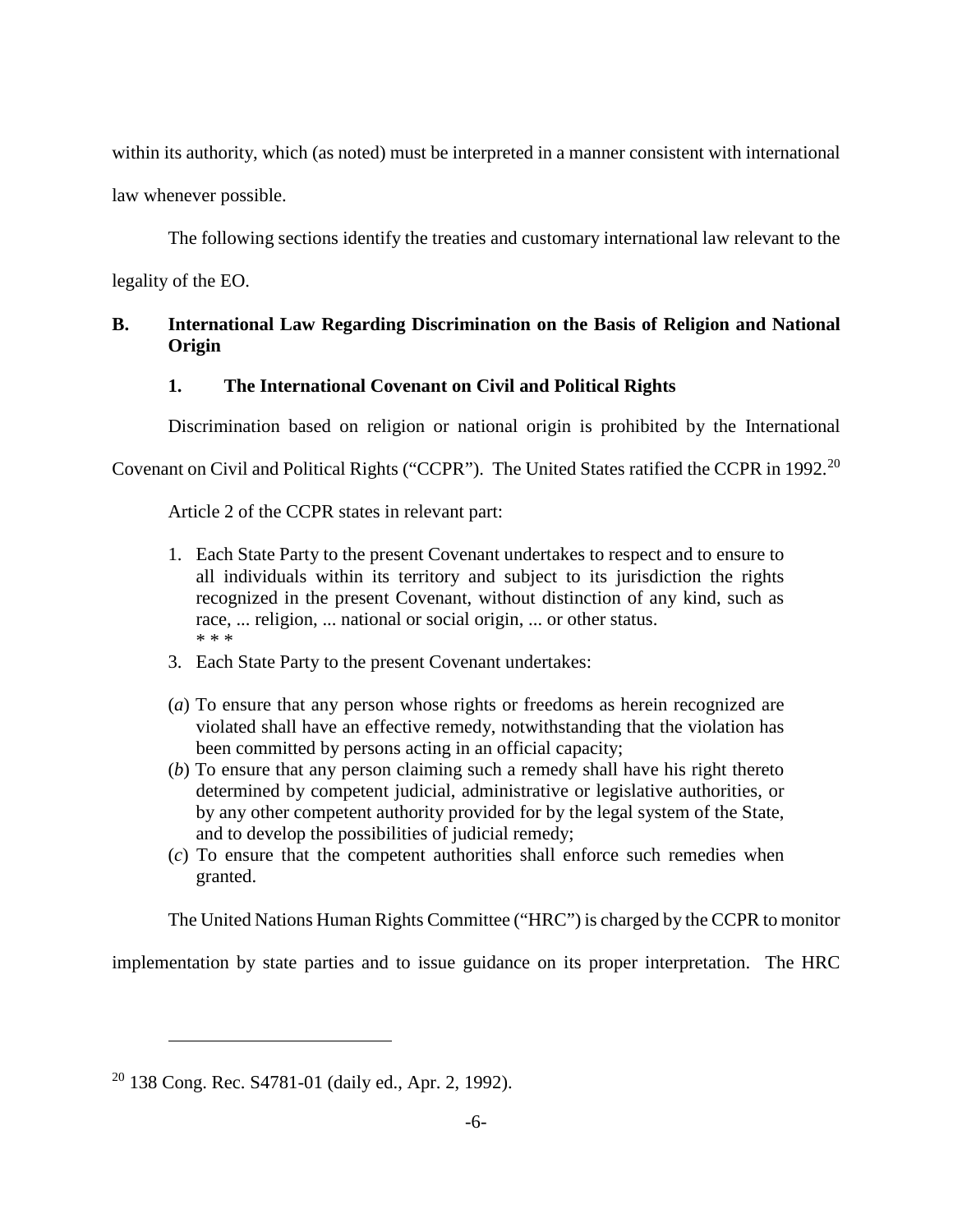<span id="page-14-8"></span>interprets article 2 to prohibit "any distinction, exclusion, restriction or preference" based on a prohibited ground, and which has "the purpose or effect of nullifying or impairing the recognition, enjoyment or exercise by all persons, on an equal footing."<sup>[21](#page-14-3)</sup> To justify a derogation from the nondiscrimination (or any other human rights) duty, a measure must pursue a legitimate aim and be proportionate to that  $\dim^{22}$  A "proportionate" measure is one effective at achieving the aim and narrowly tailored (or "necessary") to it.<sup>[23](#page-14-5)</sup>

The substantive rights guaranteed by the CCPR, which must be protected without discrimination based on religion or national origin under article 2, include the protection of the family. Article 23 provides in relevant part: "The family is the natural and fundamental group of society and is entitled to protection by society and the State."<sup>24</sup> The HRC has interpreted this right to include living together, which in turn obligates the state adopt appropriate measures "to ensure the unity or reunification of families, particularly when their members are separated for political, economic or similar reasons."[25](#page-14-7)

Restrictions on travel and entry caused by the EO that impose disparate and unreasonable burdens on the exercise of this right violate CCPR article 2. The HRC has explained that, although the CCPR does not generally

<span id="page-14-3"></span><span id="page-14-0"></span><sup>&</sup>lt;sup>21</sup> Human Rights Committee, General Comment No. 18, para. 6, U.N. Doc. HRI/GEN/1Rev.1 at 26 (1994).

<span id="page-14-4"></span> $22$  Committee on the Elimination of Racial Discrimination, General Recommendation No. 30, para. 4, 64th Sess., U.N. Doc. CERD/C/64/Misc.11/rev.3 (2004).

<span id="page-14-5"></span><span id="page-14-2"></span><sup>23</sup> *See* AARON XAVIER FELLMETH, PARADIGMS OF INTERNATIONAL HUMAN RIGHTS LAW 119-21 (2016).

<span id="page-14-6"></span><sup>24</sup> CCPR, *supra* note [7,](#page-10-9) art. 22(1).

<span id="page-14-7"></span><span id="page-14-1"></span><sup>&</sup>lt;sup>25</sup> Human Rights Committee, General Comment No. 19, para. 5 (1990), U.N. Doc. HRI/GEN/1/Rev.1 at 28 (1994).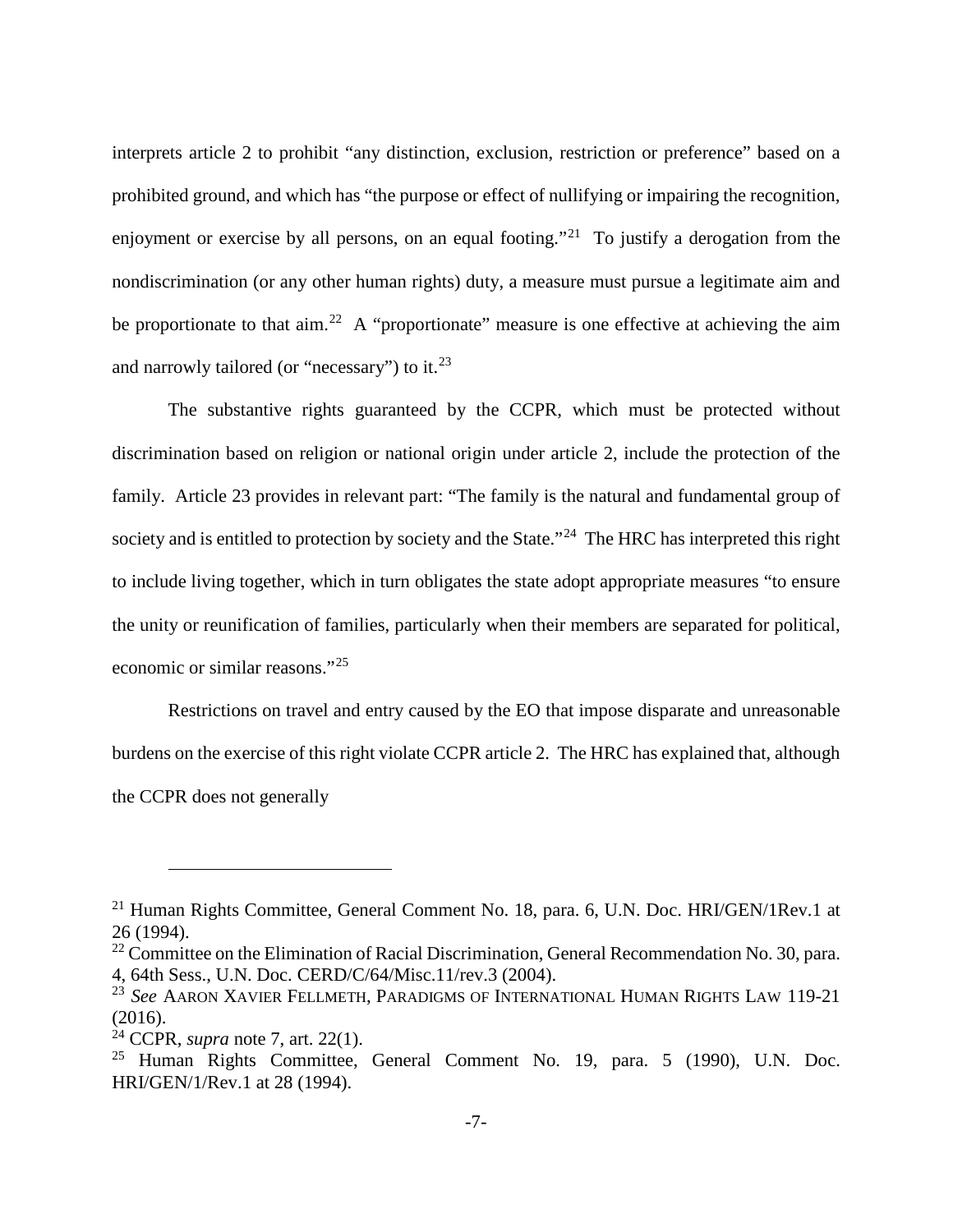recognize a right of aliens to enter or reside in the territory of a State party ... , in certain circumstances an alien may enjoy the protection of the Covenant even in relation to entry or residence, for example, when considerations of non-discrimination, prohibition of inhuman treatment and respect for family life arise.<sup>[26](#page-15-2)</sup>

Thus, the right of entry is not beyond the scope of the CCPR. On the contrary, the CCPR's nondiscrimination principles and protections for family life should be considered by courts in interpreting government measures affecting family unification. This treaty-based protection for family life is consistent with Supreme Court jurisprudence respecting the role of due process of law in governmental decisions affecting family unity.<sup>[27](#page-15-3)</sup>

More generally, article 26 of the CCPR prohibits discrimination in any government measure, regardless of whether the measure violates a Covenant right:

All persons are equal before the law and are entitled without any discrimination to the equal protection of the law. In this respect, the law shall prohibit any discrimination and guarantee to all persons equal and effective protection against discrimination on any ground such as race, colour, sex, language, religion, political or other opinion, national or social origin, property, birth or other status.

As interpreted by the HRC and consistent with its wording, this provision "prohibits discrimination in law or fact in *any field* regulated" by the government.<sup>28</sup> Notably, unlike CCPR article 2, the equal protection provisions of CCPR article 26 lack article 2's limitation to "all individuals within [the state party's] territory and subject to its jurisdiction."

<span id="page-15-2"></span><span id="page-15-1"></span><sup>26</sup> Human Rights Committee, General Comment No. 15, para. 5 (1986), U.N. Doc. HRI/GEN/1/Rev.1 at 18 (1994).

<span id="page-15-3"></span><sup>27</sup> *See* Landon v. Plasencia, 459 U.S. 21, 34, 37 (1982); Kerry v. Din, \_\_ U.S. \_\_, 135 S. Ct. 2128, 2140-41 (2015) (Kennedy, J., concurring).

<span id="page-15-4"></span><span id="page-15-0"></span><sup>28</sup> Human Rights Committee, General Comment No. 18, *supra* not[e 21,](#page-14-8) para. 12 (emphasis added).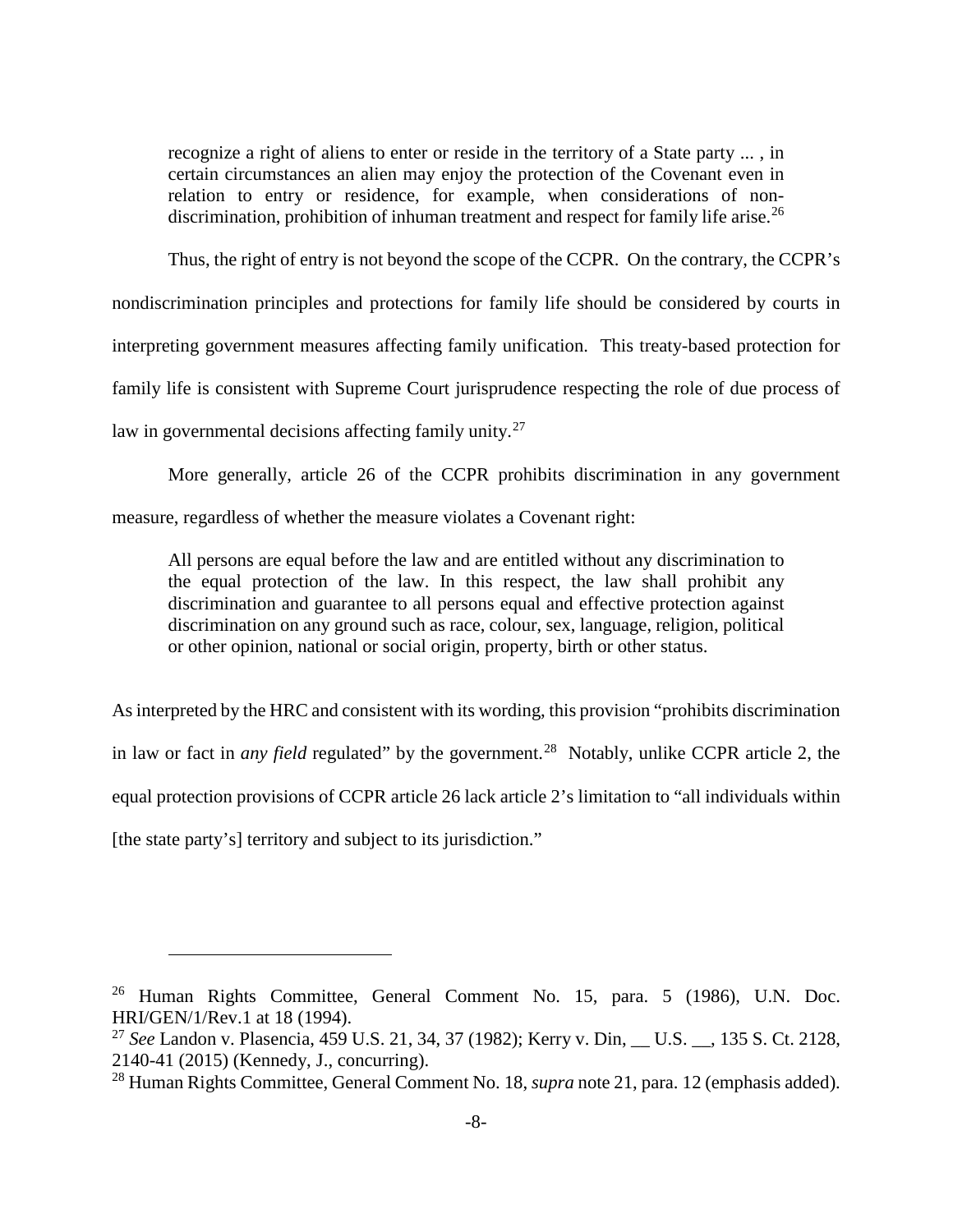The nondiscrimination provisions of the CCPR are also customary international law binding on the United States, forming part of U.S. law unless contrary to the Constitution or a statute. The Universal Declaration of Human Rights, which the United States approved in 1948, mandates nondiscrimination in religion and national origin, equal protection of the law, and protection from arbitrary interference in family life.<sup>29</sup> The American Declaration of the Rights and Duties of Man, which the United States approved when it signed and ratified the Charter of the Organization of American States the same year, has similar provisions in articles 6 and  $17.^{30}$  $17.^{30}$  $17.^{30}$ These nondiscrimination principles and the right to family unity have become sufficiently widespread and accepted by the international community that they have entered into customary international law in the present day. $31$ 

# <span id="page-16-2"></span><span id="page-16-0"></span>**2. The International Convention on the Elimination of All Forms of Racial Discrimination**

The International Convention on the Elimination of All Forms of Racial Discrimination ("CERD") also bars discrimination based on national origin. The United States has been a party to the CERD since 1994.<sup>32</sup> Under article 2, paragraph  $(1)(a)$ , each state party commits to refraining from and prohibiting all forms of racial discrimination, and each further undertakes "to engage in no act or practice of racial discrimination . . . and to ensure that all public authorities and public institutions, national or local, shall act in conformity with this obligation." CERD defines "racial

<span id="page-16-4"></span><sup>&</sup>lt;sup>29</sup> Universal Declaration of Human Rights, arts. 2, 7, 12, G.A. Res. 217A(III), U.N. Doc. A/810 at 71 (1948).

<span id="page-16-5"></span><sup>&</sup>lt;sup>30</sup> O.A.S. Res. XXX (1948), Basic Documents Pertaining to Human Rights in the Inter-American System, OEA/Ser.L/V/I.4 rev. 13, at 13 (2010).

<span id="page-16-6"></span><span id="page-16-3"></span><sup>31</sup> *See* Hurst Hannum, *The Status of the Universal Declaration of Human Rights in National and International Law*, 25 GA. J. INT'L & COMP. L. 287, 329 (1995/96).

<span id="page-16-7"></span><span id="page-16-1"></span><sup>32</sup> *See* 140 Cong. Rec. S7634-02 (daily ed., June 24, 1994).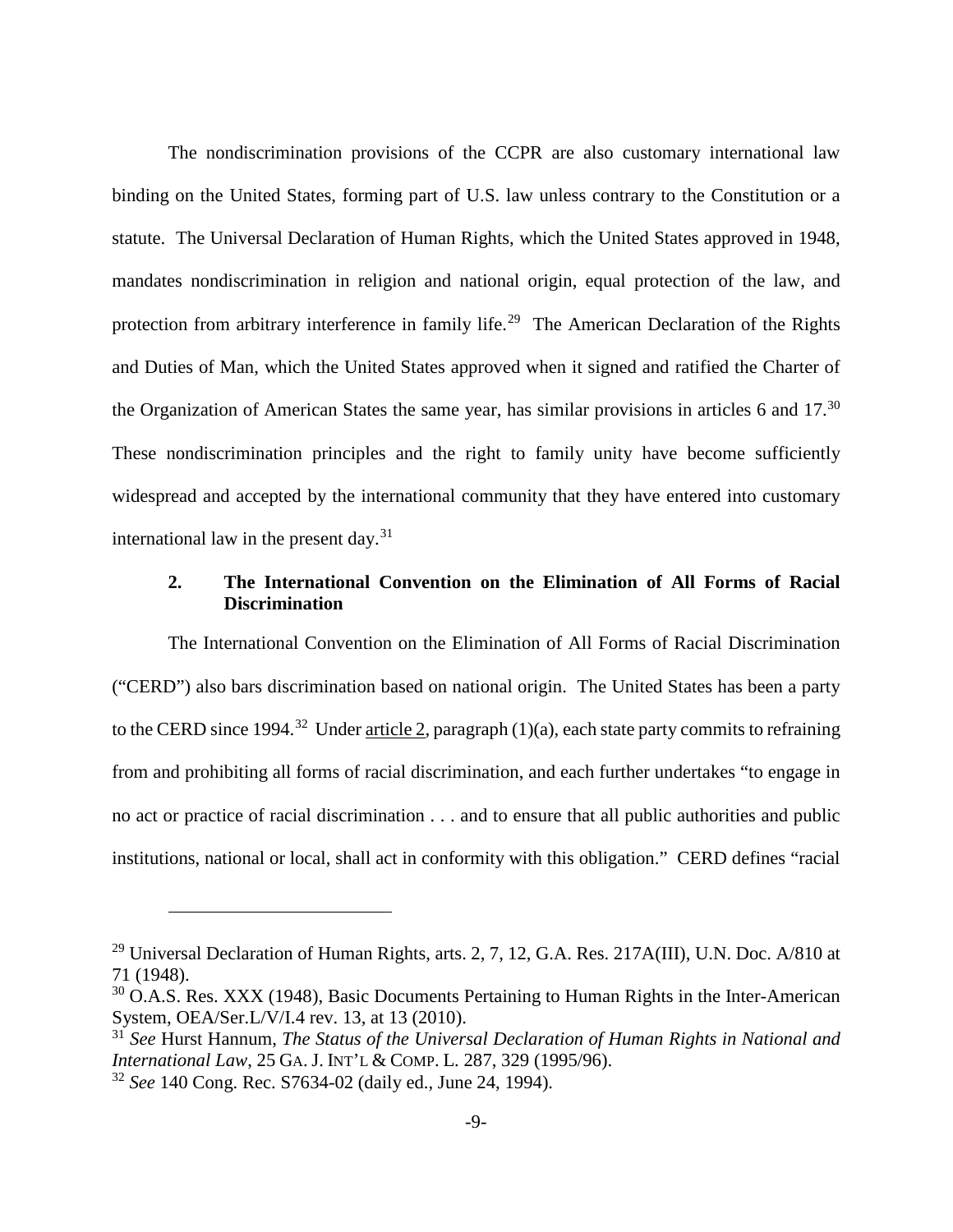discrimination" to include distinctions and restrictions based on national origin. *Id.* art. 1(1). With regard to immigration practices, CERD makes clear that states are free to adopt only such "nationality, citizenship or naturalization" policies that "do not discriminate against any particular nationality." *Id.* art. 1(3). Like the nondiscrimination provisions of CCPR article 26, CERD article 2 does not limit its application to citizens or resident noncitizens. While CERD does not speak specifically to restrictions on entry of nonresident aliens, the general language of CERD expresses a clear intention to eliminate discrimination based on race or national originfrom all areas of government activity: "States Parties undertake to prohibit and to eliminate racial discrimination in all its forms ... without distinction as to race, colour, or national or ethnic origin ...." *Id.* art. 5.

Article 4 of CERD further provides that state parties "[s]hall not permit public authorities or public institutions, national or local, to promote or incite racial discrimination," which (as noted) includes discrimination based on national origin. The Committee on the Elimination of Racial Discrimination, the body of independent experts appointed to monitor CERD's implementation, interprets article 4 to require states to combat speech stigmatizing or stereotyping non-citizens generally, immigrants, refugees, and asylum seekers,  $33$  with statements by high-ranking officials causing "particular concern."[34](#page-17-2) In *TBB-Turkish Union in Berlin/Brandenburg v. Germany*, for example, the Committee specifically determined that Germany violated the Convention when it failed to discipline or punish a minor government official who had *inter alia* drawn attention to low employment rates of Turkish and Arab populations in Germany, suggested their unwillingness

<span id="page-17-2"></span><span id="page-17-1"></span><span id="page-17-0"></span><sup>&</sup>lt;sup>33</sup> Committee on the Elimination of Racial Discrimination, General Recommendation No. 35: Combating Racist Hate Speech, para. 6, U.N. Doc. CERD/C/OC/35 (2013). <sup>34</sup> *Id.* para. 22.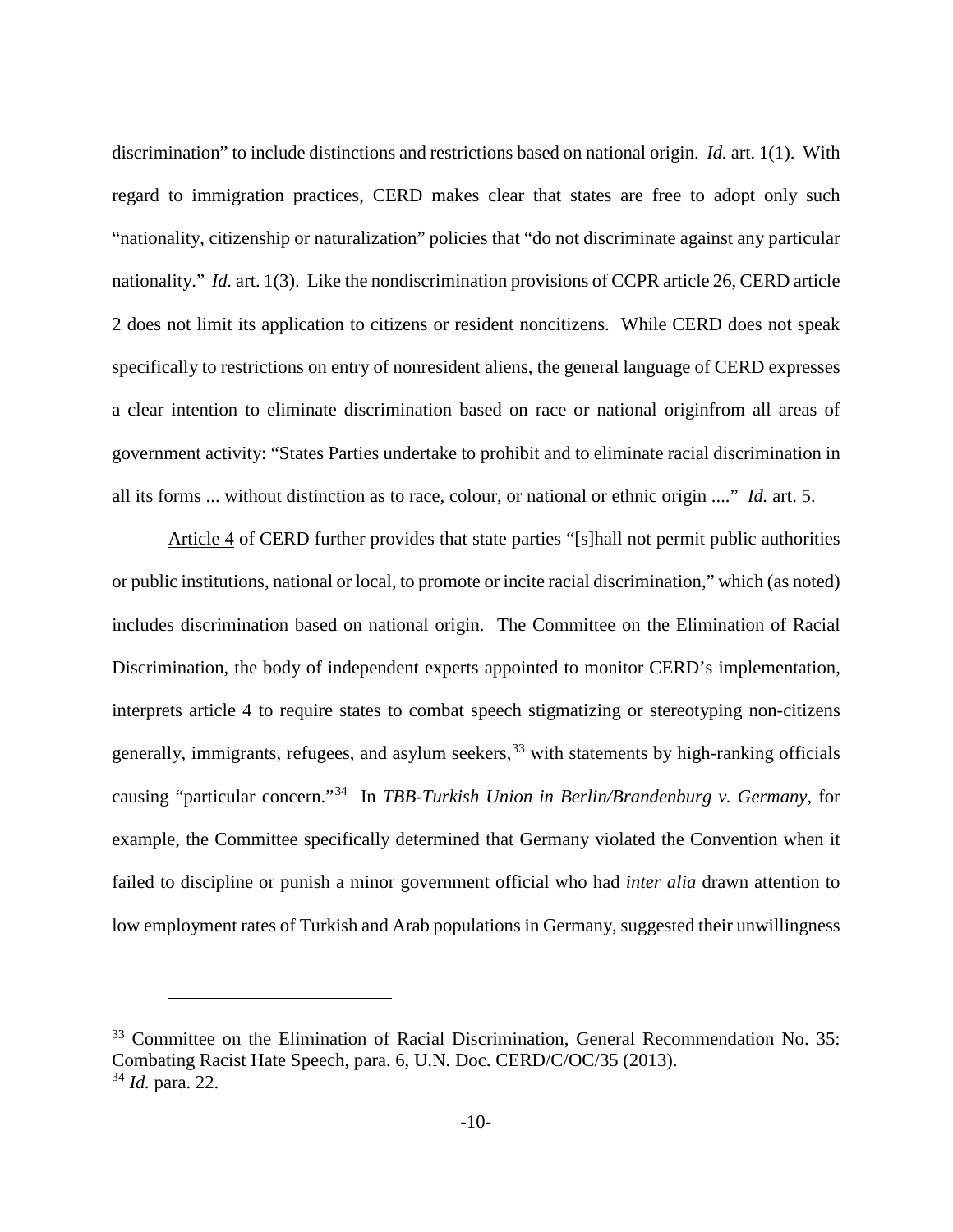to integrate into German society, and proposed that their immigration should be discouraged.<sup>[35](#page-18-2)</sup> These statements, the Committee determined, implied "generalized negative characteristics of the Turkish population" and incited racial discrimination.<sup>[36](#page-18-3)</sup>

The legality of the EO in this case, and the proper interpretation of the statutes and constitutional provisions cited by the parties, should be assessed with those proscriptions in mind. By virtue of the *Charming Betsy* canon, those international law principles require U.S. courts to interpret applicable immigration statutes as rejecting discrimination based on religion or national origin, except to the extent explicitly authorized by Congress or proportionate to a legitimate government interest.

#### <span id="page-18-0"></span>**C. Relevant Provisions of the Executive Order**

 $\overline{a}$ 

Section 2 categorically suspends immigration from six specified countries—Iran, Libya, Somalia, Sudan, Syria, and Yemen, and imposes special requirements on immigrants from Iraq. Section 2(a), moreover, authorizes the Secretary of Homeland Security to demand "certain" information" from "particular countries even if it is not needed from every country." Section 6 suspends the admission of refugees from the six countries subject to case-by-case examination.

The EO thus makes an explicit distinctions based on national origin that, unless necessary and narrowly tailored to achieve a legitimate government aim, would violate U.S. obligations under international law. In effect, the EO also makes a distinction based on religion, as plaintiffs have argued. Notably, every one of the designated countries has a population that is

<span id="page-18-3"></span><span id="page-18-2"></span><span id="page-18-1"></span><sup>35</sup> Comm. on the Elimination of Racial Discrim., Commun. No. 48/2010 (Feb. 26, 2013), U.N. Doc. CERD/C/82/D/48/2010. <sup>36</sup> *Id.* para. 12.6.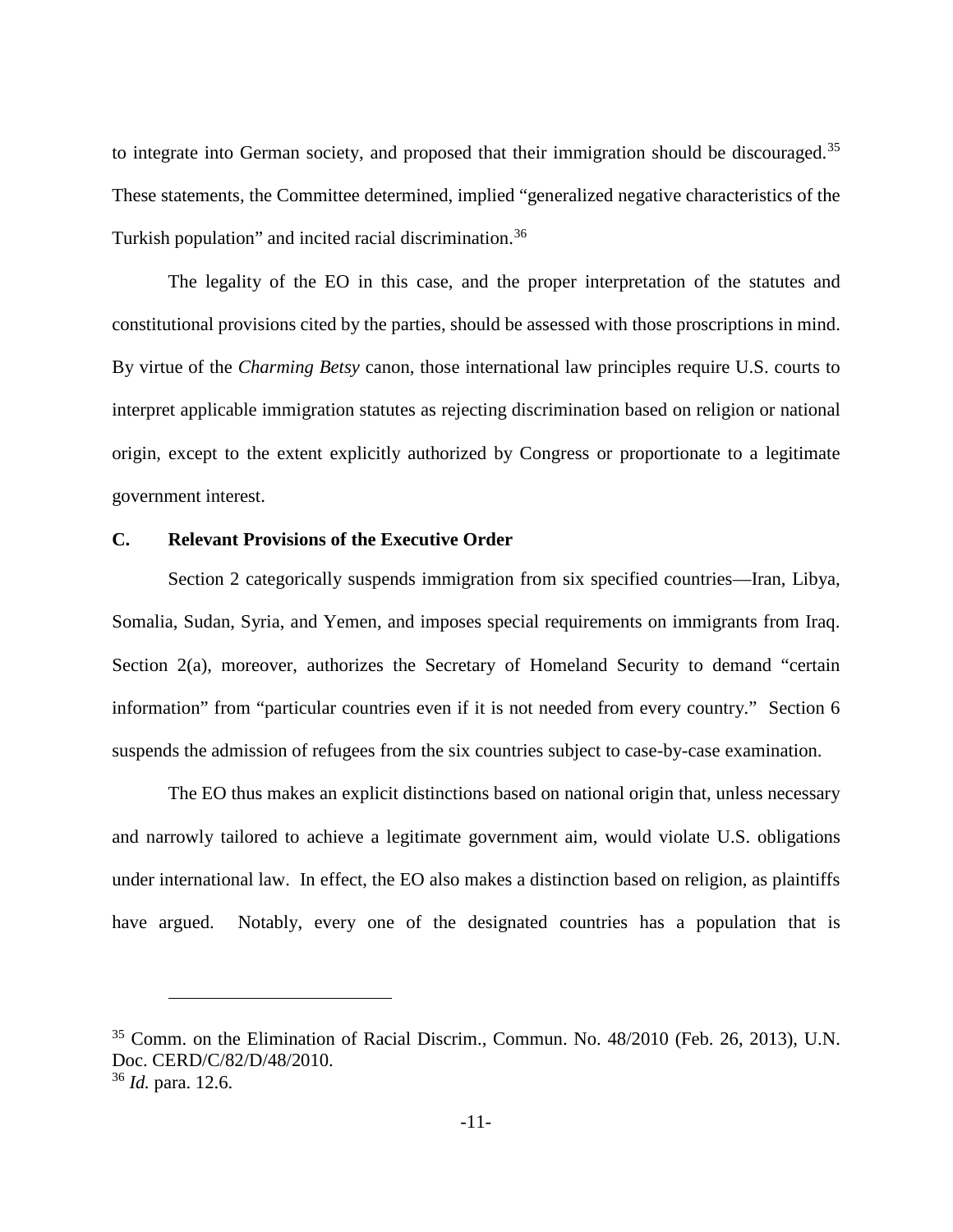<span id="page-19-1"></span>overwhelmingly Muslim, $37$  and the EO does not suspend immigration from any state with a non-Muslim majority, including some countries identified by the United States as state sponsors of terrorism.

International law is also relevant to Section 11 of the EO, which requires the Secretary of Homeland Security to "collect and make publicly available" certain information relating *inter alia*  to convictions of terrorism-related offenses, government charges of terrorism, and "gender-based violence against women" by foreign nationals. The EO requires no publication of similar information relating to U.S. nationals. By mandating that the Secretary publish pejorative information about noncitizens without publishing comparable information about U.S. citizens, section 11 makes a suspect distinction based on national origin. While section 11 has not been challenged specifically by the plaintiffs, it may bear on the intent to discriminate, because the decision to publish derogatory information about noncitizens alone is stigmatizing, and appears to be motivated by a desire to characterize noncitizens as more prone to terrorism or gender-based violence than U.S. citizens. Apart from what it may indicate with respect to intent, a measure designed to stigmatize noncitizens cannot be proportionate and thus violates article 26 of the CCPR and articles 2 and 4 of the CERD.

#### **IV. CONCLUSION**

<span id="page-19-0"></span>For the foregoing reasons, *amici* request that the Court consider U.S. obligations under international law, which forms part of U.S. law, in evaluating the legality of the EO.

<span id="page-19-2"></span><sup>37</sup> *See* Central Intelligence Agency, World Factbook, *at* https://www.cia.gov/library/publications/ the-world-factbook/geos/xx.html.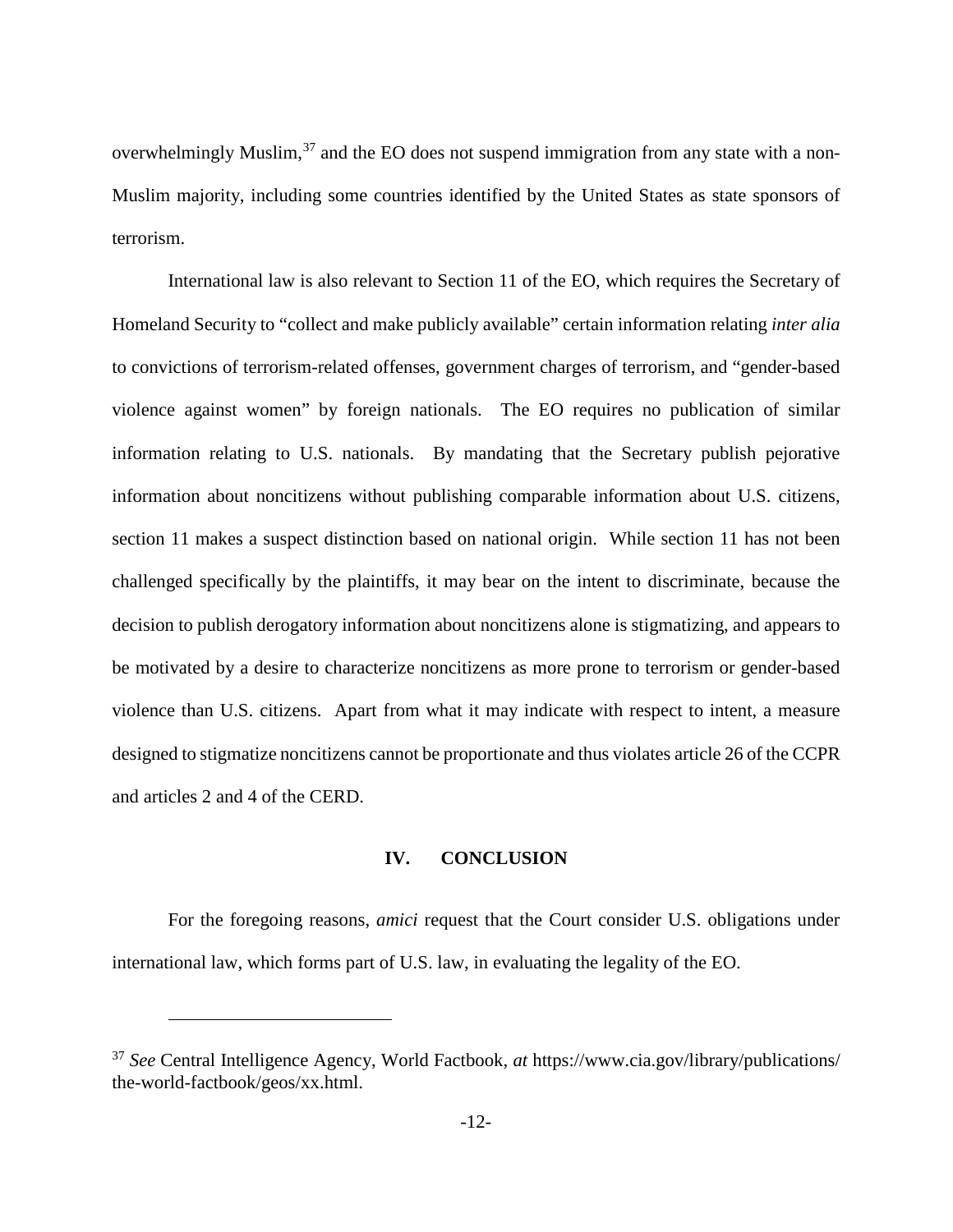Respectfully submitted this 11th day of March, 2017.

\_\_\_\_\_\_\_\_\_\_\_\_\_\_\_\_\_\_\_\_\_\_\_\_\_\_\_\_\_\_\_\_\_\_\_\_ Aaron Fellmeth<sup>\*</sup> (admitted *pro hac vice*) Arizona State University, Sandra Day O'Connor College of Law Mail Code 9520 111 E. Taylor St. Phoenix, AZ 85004-4467 (480) 241-8414 aaron.fellmeth@asu.edu

Clare Hanusz (No. 007336) David P. McCauley (No. 006065) Damon Key Leong Kupchak Hastert 1003 Bishop St. Ste. 1600 Honolulu, HI 96813 (808) 531-8031 dpm@hawaiilawyer.com

*Attorneys for* Amici Curiae

<span id="page-20-0"></span><sup>\*38</sup>Address is for correspondence and identification only. This brief does not purport to state the views, if any, of Arizona State University or the Sandra Day O'Connor College of Law.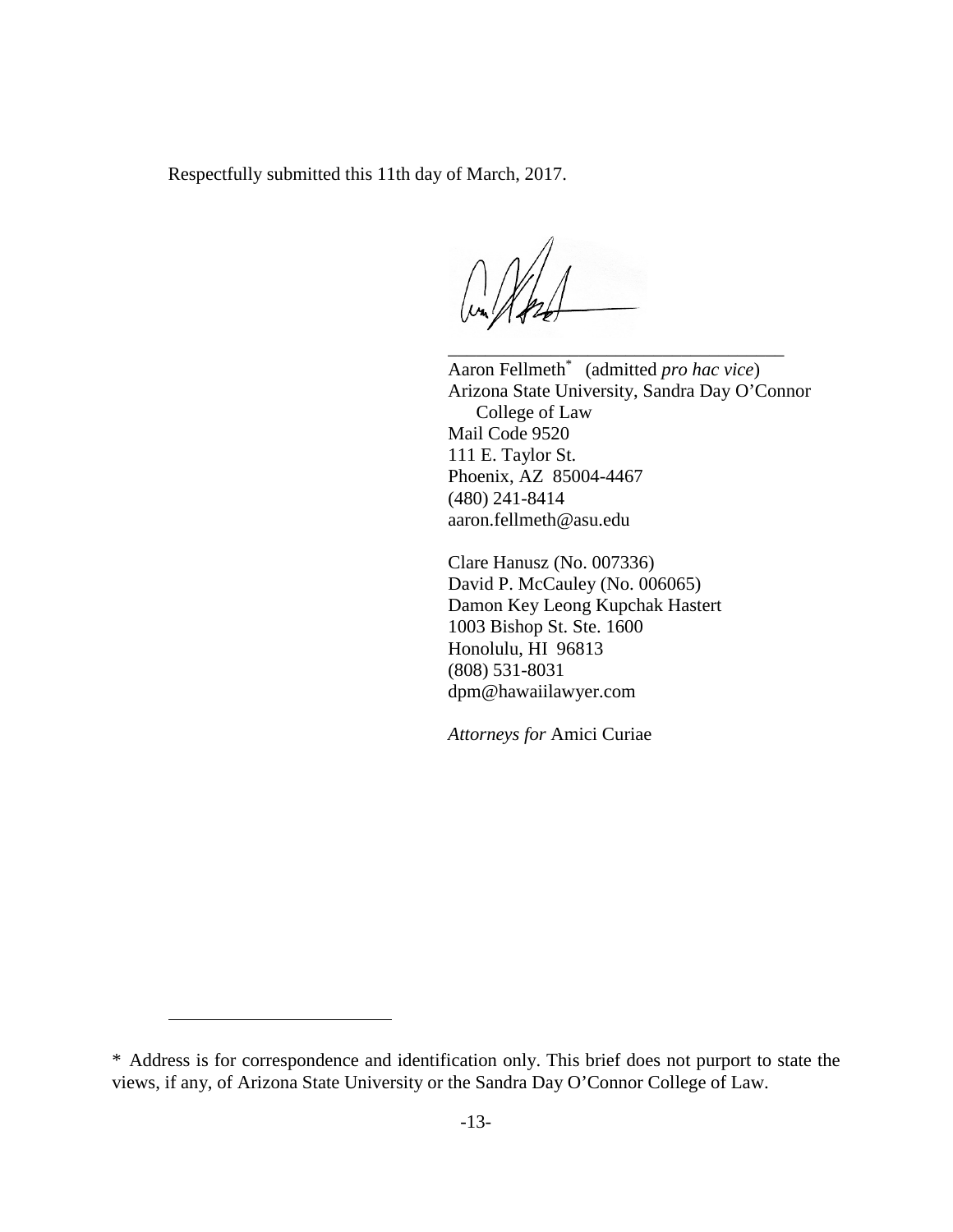#### **APPENDIX**

<span id="page-21-0"></span>The *amici* are nongovernmental organizations and legal scholars specializing in public international law and international human rights law. They have substantial expertise in issues directly affecting the outcome of this case. These *amici* are identified below.

#### **Organizations**

| Human Rights Advocates                                                      | Legal Aid Society (New York)                     |
|-----------------------------------------------------------------------------|--------------------------------------------------|
| Human Rights & Gender Justice Clinic,<br>City University of New York School | <b>MADRE</b>                                     |
| of Law                                                                      | National Law Center on Homelessness &<br>Poverty |
| International Association of Democratic<br>Lawyers                          | <b>National Lawyers Guild</b>                    |
| International Center for Advocates Against<br>Discrimination                | Secular Communities of Arizona                   |
| <b>International Justice Project</b>                                        | T'ruah: The Rabbinic Call for Human Rights       |
| International Justice Resource Center                                       |                                                  |

### **Individuals**

Institutional affiliations are listed for identification purposes only; opinions in this brief do not reflect those of any affiliated organization.

- 1. William Aceves, Dean Steven R. Smith Professor of Law, California Western School of Law
- 2. Dr. Johannes van Aggelen, former senior human rights official, United Nations, Office of the High Commissioner for Human Rights
- 3. Wanda M. Akin, Esq., Co-Founder, International Justice Project
- 4. Shifa Alkhatib, Esq., Phoenix, AZ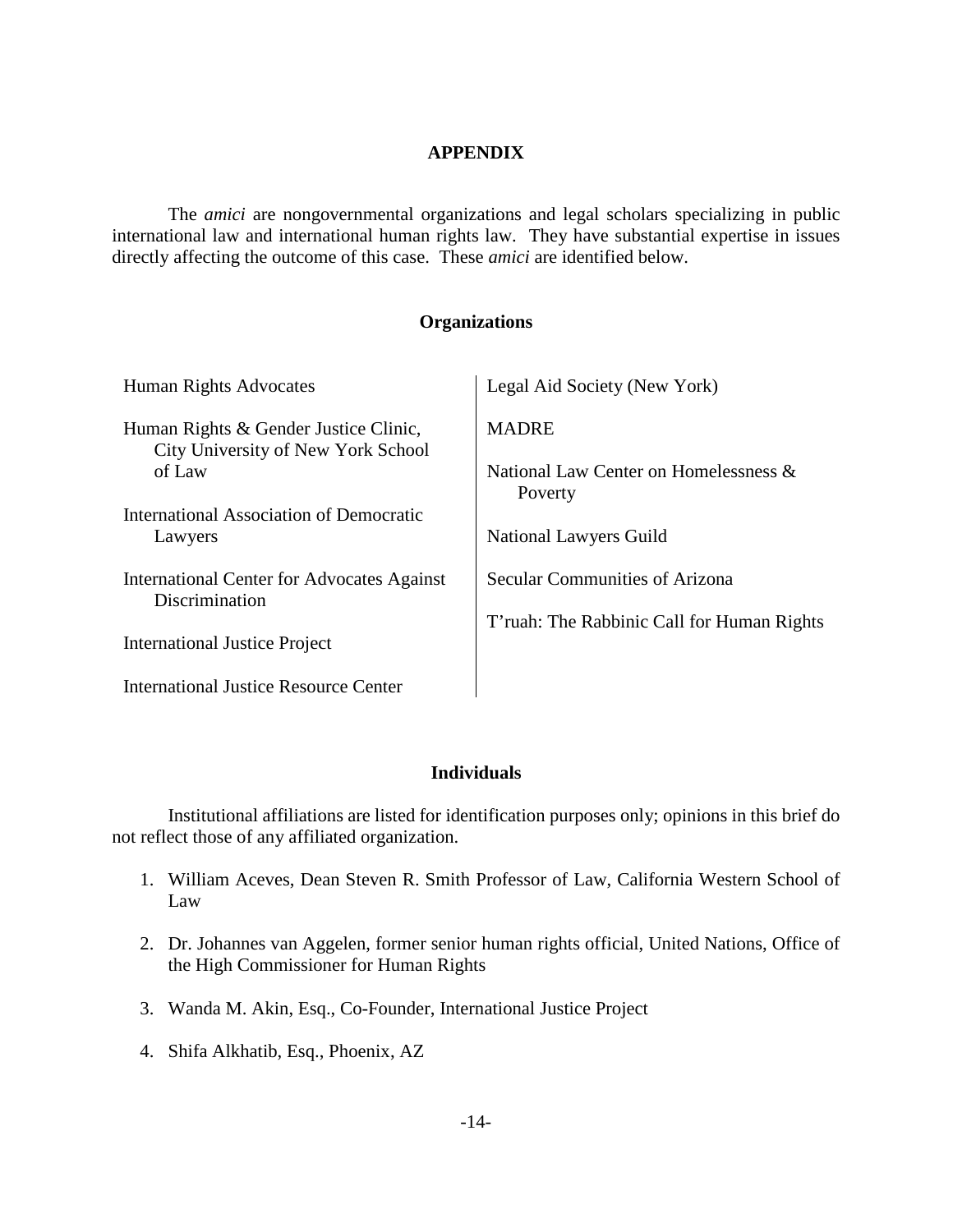- 5. Don Anton, Professor of International Law & Director, Law Future Centre, Griffith University Law School, Australia
- 6. Paige Berges, Esq., London, United Kingdom
- 7. Wendi Warren H. Binford, Associate Professor of Law; Director, Clinical Law Program, Willamette University
- 8. Carolyn Patty Blum, Interim Director, Benjamin B. Ferencz Human Rights and Atrocity Prevention Clinic, Benjamin N. Cardozo Law School
- 9. Anthony P.X. Bothwell, Esq., Law Offices of Anthony P.X. Bothwell, San Francisco, CA
- 10. Bill Bowring, Professor & Director of the LLM/MA in Human Rights, University of London, Birkbeck College School of Law, U.K.
- 11. Raymond M. Brown, Co-Founder, International Justice Project
- 12. Gráinne de Búrca, Florence Ellinwood Allen Professor of Law, New York University Law School
- 13. Elizabeth Burleson, Esq., Greenwich, CT
- 14. Roderick P. Bushnell, Esq., Law Offices of Roderick P. Bushnell, San Francisco, CA
- 15. Linda Carter, Professor of Law Emerita, University of the Pacific, McGeorge School of Law
- 16. Dr. Grace Cheng, Associate Professor of Political Science, Hawai'i Pacific University
- 17. Marjorie Cohn, Professor Emerita, Thomas Jefferson School of Law
- 18. Jorge Contesse, Assistant Professor, Rutgers (Newark) Law School
- 19. Michael D. Cooper, Managing Director, The Ploughshare Group LLC
- 20. Omar Dajani, Professor, University of the Pacific, McGeorge School of Law
- 21. Thomas A. Dallal, Esq., Deputy Director, Diakonia International Humanitarian Law Resource Center, Jerusalem
- 22. Margaret M. deGuzman, Associate Professor, Temple University, Beasley School of Law
- 23. Daniel H. Derby, Professor, Touro Law Center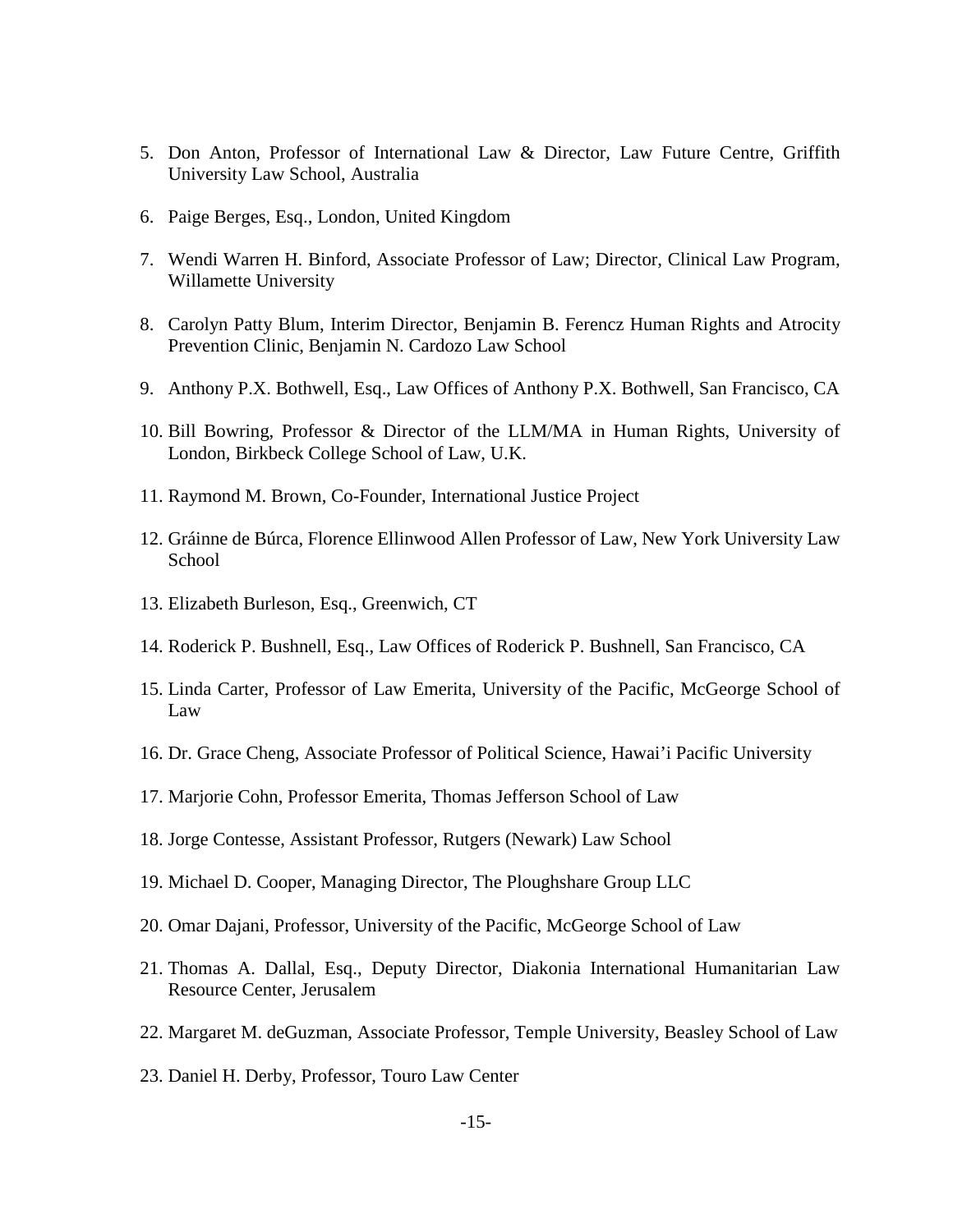- 24. Margaret Drew, Associate Professor & Director, Human Rights at Home Clinic, University of Massachusetts Law School
- 25. Ariel Dulitzky, Clinical Professor of Law, University of Texas School of Law
- 26. Monica Feltz, Esq., Executive Director, International Justice Project
- 27. Martin S. Flaherty, Leitner Family Professor of International Human Rights Law, Co-Director, Leitner Center for International Law & Justice, Fordham Law School
- 28. Daniel Fullerton, Counsel, Public International Law & Policy Group
- 29. Hannah Garry, Clinical Professor of Law & Director, International Human Rights Clinic, University of Southern California, Gould School of Law
- 30. Seyedeh Shannon Ghadiri-Asli, Legal Officer, International Criminal Tribunal for the Former Yugoslavia
- 31. Peter Halewood, Professor of Law, Albany Law School
- 32. Alexandra Harrington, Adjunct Professor, Albany Law School
- 33. Deena Hurwitz, Esq., Charlottesville, VA
- 34. Dr. Alice de Jonge, Senior Lecturer, Monash University, Australia
- 35. Christine Keller, Esq., Legal Officer, International Criminal Tribunal for the Former Yugoslavia
- 36. Jocelyn Getgen Kestenbaum, Telford Taylor Visiting Clinical Professor of Law, Benjamin N. Cardozo School of Law
- 37. Nigel N.T. Li, President, International Law Association, Chinese (Taiwan) Branch; Chinese (Taiwan) Society of International Law
- 38. Robert Lutz, Paul E. Treusch Professor of Law, Southwestern Law School
- 39. Daniel Barstow Magraw, Senior Fellow, Foreign Policy Institute and Professorial Lecturer, Johns Hopkins University School of Advanced International Studies
- 40. Anna R. Maitland, Schuette Clinical Fellow, Center for International Human Rights, Northwestern University, Pritzker School of Law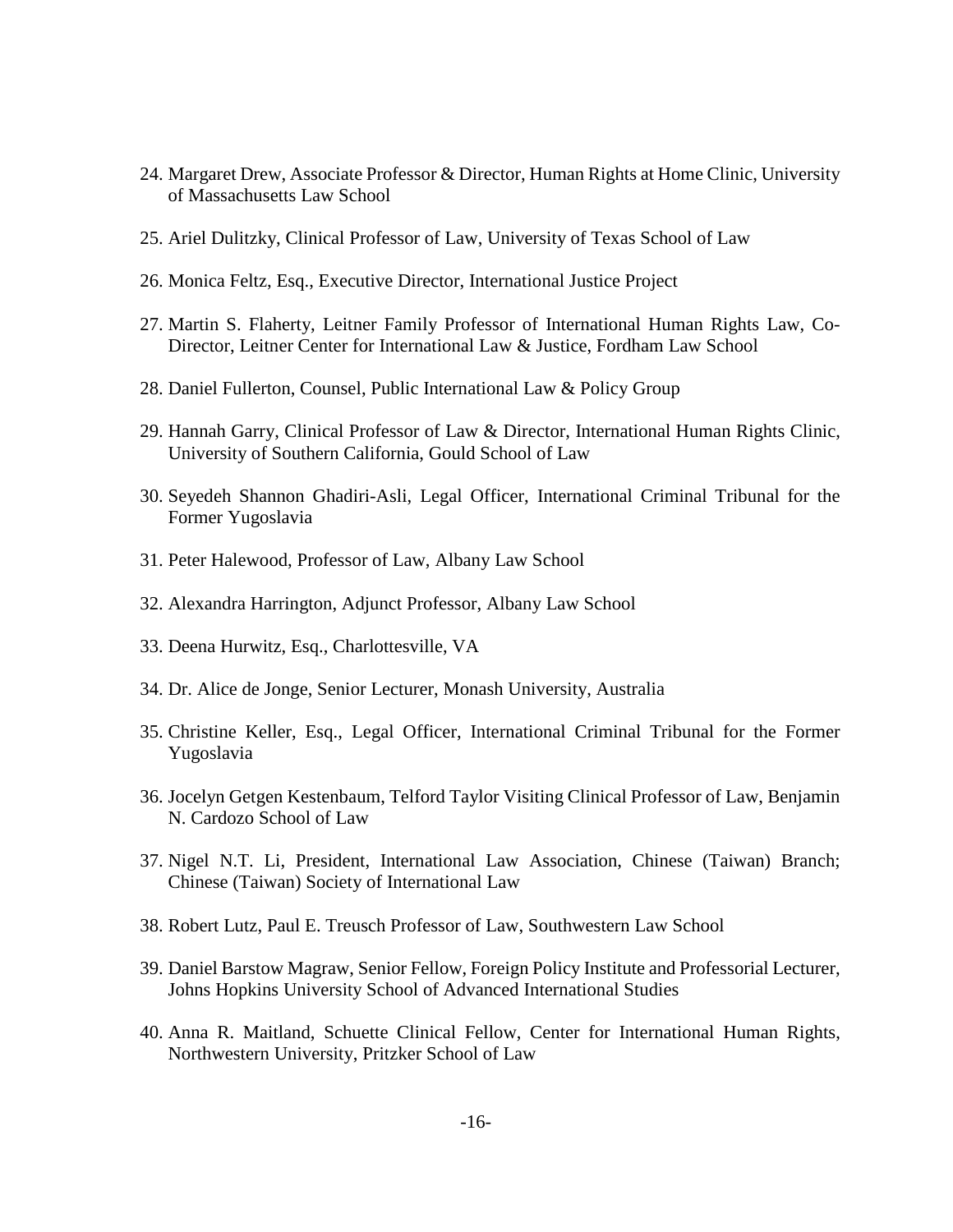- 41. Kathleen Maloney, Adjunct Professor, Lewis & Clark School of Law
- 42. Annette M. Martínez-Orabona, Adjunct Professor, Inter-American University of Puerto Rico, School of Law
- 43. Thomas M. McDonnell, Professor of Law, Pace University, Elisabeth Haub School of Law
- 44. Jeanne Mirer, Esq., President, International Association of Democratic Lawyers
- 45. Catherine Moore, LLB, LLM, Coordinator for International Law Programs, University of Baltimore School of Law
- 46. Steven S. Nam, Distinguished Practitioner, Center for East Asian Studies, Stanford University
- 47. Dr. Andrew Novak, Term Assistant Professor of Criminology, Law & Society, George Mason University
- 48. Natasha Lycia Ora Bannan, President, National Lawyers Guild
- 49. Aparna Polavarapu, Assistant Professor, University of South Carolina School of Law
- 50. Dianne Post, Esq., Central Arizona National Lawyers Guild
- 51. William Quigley, Professor of Law, Loyola University New Orleans, Loyola College of Law
- 52. Balakrishnan Rajagopal, Professor of Law & Development, Massachusetts Institute of Technology
- 53. Jaya Ramji-Nogales, I. Herman Stern Professor of Law, Temple University, Beasley School of Law
- 54. Nicole Rangel, Esq., Associate Legal Officer, International Criminal Tribunal for the Former Yugoslavia
- 55. Marny Requa, Associate Professor, Georgian Court University (Lakewood, NJ)
- 56. Nani Jansen Reventlow, Associate Tenant, Doughty Street Chambers, U.K.
- 57. Francisco J. Rivera Juaristi, Director, International Human Rights Clinic, Santa Clara University School of Law
- 58. Gabor Rona, Visiting Professor of Law, Cardozo Law School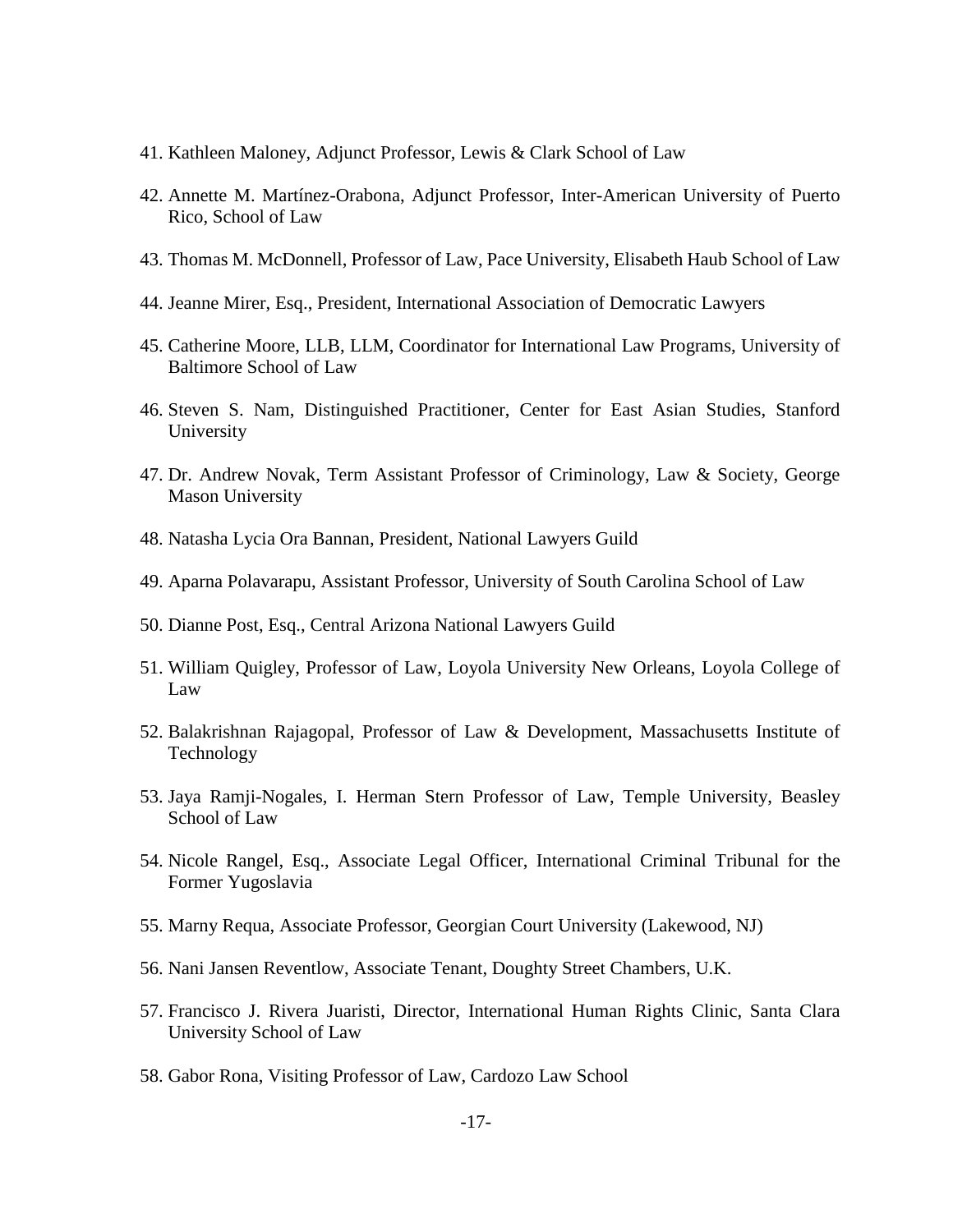- 59. Joshua Root, Esq., Instructor of Human Rights and International Law, Newport, RI
- 60. Leila Sadat, Henry H. Oberschelp Professor of Law; Director, Whitney R. Harris World Law Institute, Washington University School of Law
- 61. Margaret L. Satterthwaite, Professor of Clinical Law, New York University School of Law
- 62. Beth Van Schaack, Leah Kaplan Visiting Professor in Human Rights, Stanford Law School
- 63. Mortimer Sellers, Regents Professor and Director, Center for International and Comparative Law, University of Baltimore School of Law
- 64. Corey Shenkman, Esq., Principal Investigator, Institute for Social Policy and Understanding
- 65. Dr. Anette Sikka, Asisstant Professor of Legal Studies, University of Illinois, Springfield
- 66. Matiangai Sirleaf, Assistant Professor, University of Pittsburgh Law School
- 67. David L. Sloss, Professor of Law, Santa Clara University Law School
- 68. Rachel A. Smith, International Law Association, American Branch, Program Director
- 69. Juliet S. Sorensen, Harry R. Horrow Professor of International Law, Northwestern University, Pritzker School of Law
- 70. Dr. Michael Stein, Executive Director & Visiting Professor, Harvard Law School Project on Disability
- 71. Milena Sterio, Professor of Law & Associate Dean, Cleveland State University, Cleveland-Marshall College of Law
- 72. Jessica Stern, Executive Director, OutRight Action International
- 73. Anastasia Sarantos Taskin, Esq., Taskin Law & Mediation
- 74. Juliet S. Sorensen, Harry R. Horrow Professor of International Law, Northwestern University, Pritzker School of Law
- 75. Beth Stephens, Distinguished Professor, Rutgers (Camden) Law School
- 76. Dr. Tara Van Ho, Assistant Professor, Aarhus University Department of Law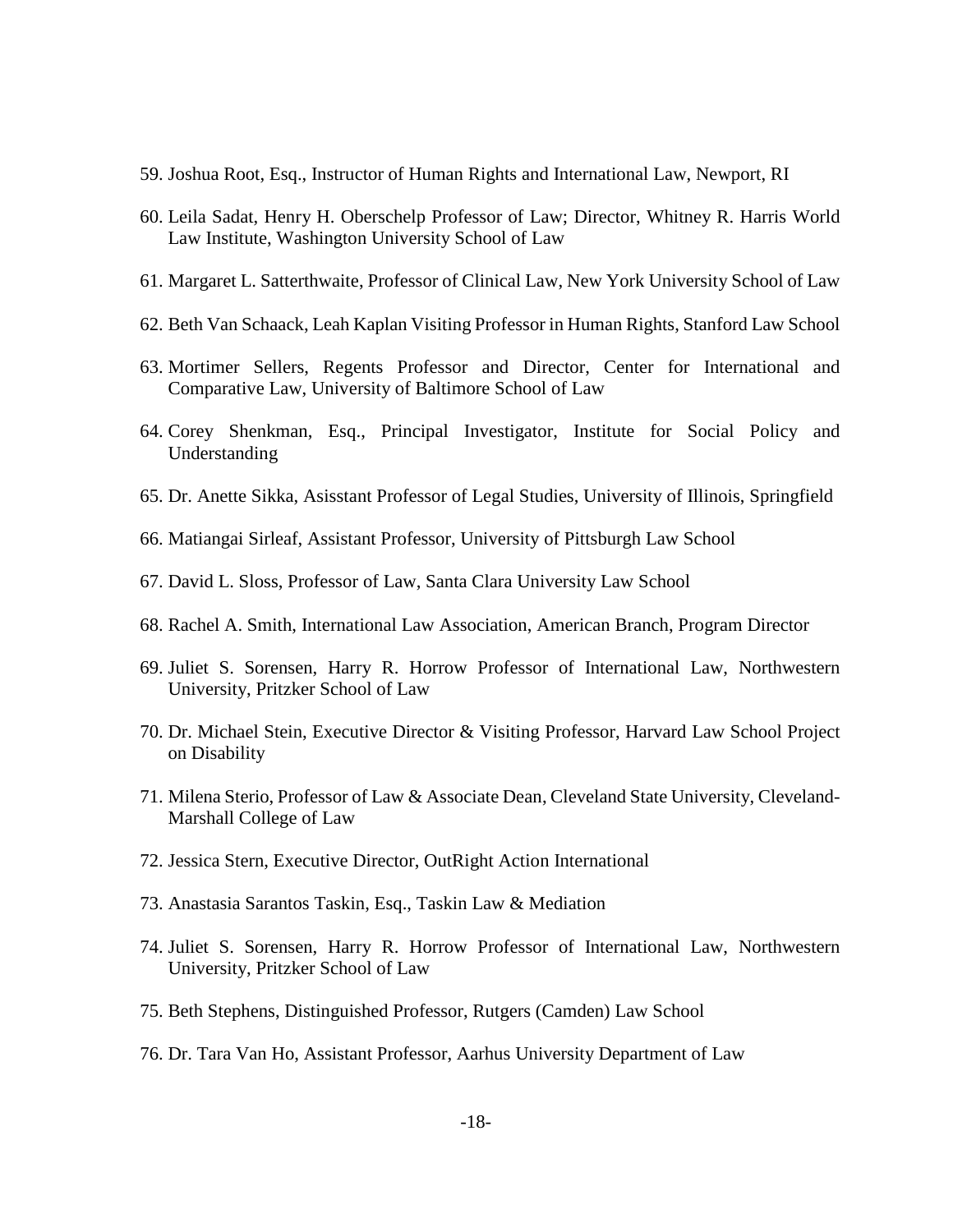- 77. Constance de la Vega, Professor of Law, University of San Francisco
- 78. Meghan Waters, Esq., Denver, CO
- 79. Dr. Ralph Wilde, Reader, University College of London Faculty of Laws, U.K.
- 80. Matthew Zagor, Associate Professor, Australia National University College of Law
- 81. Katja Ziegler, Sir Robert Jennings Professor International Law, Director, Centre of European Law and Internationalisation, University of Leicester School of Law, U.K.